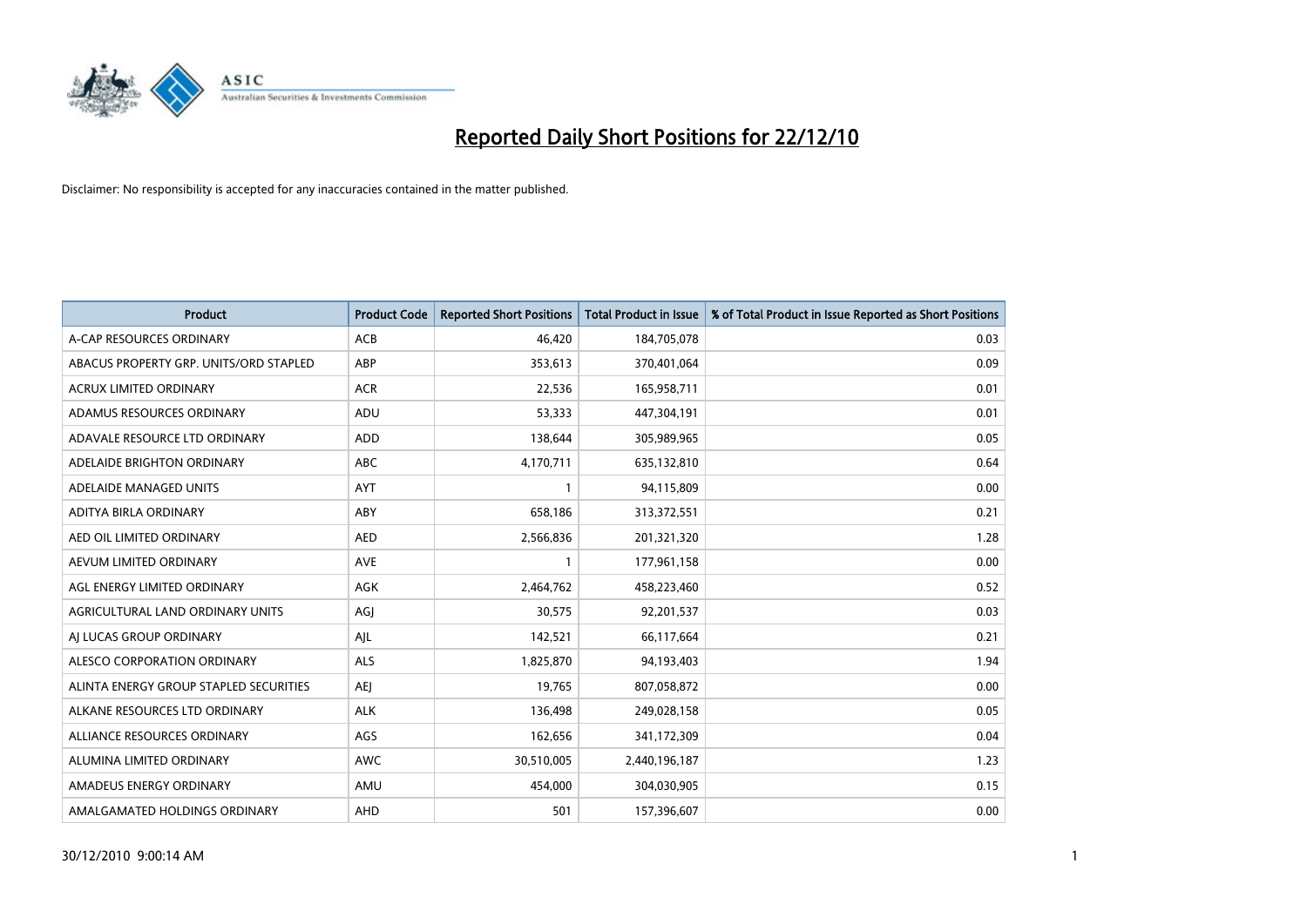

| <b>Product</b>                          | <b>Product Code</b> | <b>Reported Short Positions</b> | <b>Total Product in Issue</b> | % of Total Product in Issue Reported as Short Positions |
|-----------------------------------------|---------------------|---------------------------------|-------------------------------|---------------------------------------------------------|
| AMCOR LIMITED ORDINARY                  | AMC                 | 1,868,660                       | 1,225,382,459                 | 0.12                                                    |
| AMP LIMITED ORDINARY                    | AMP                 | 19,435,012                      | 2,094,424,200                 | 0.87                                                    |
| AMPELLA MINING ORDINARY                 | <b>AMX</b>          | 559,427                         | 200,225,108                   | 0.28                                                    |
| ANDEAN RESOURCES LTD ORDINARY           | <b>AND</b>          | 599,670                         | 553,837,096                   | 0.10                                                    |
| ANSELL LIMITED ORDINARY                 | <b>ANN</b>          | 2,731,181                       | 133,007,903                   | 2.05                                                    |
| ANTARES ENERGY LTD ORDINARY             | <b>AZZ</b>          | 313,903                         | 299,333,110                   | 0.10                                                    |
| ANZ BANKING GRP LTD ORDINARY            | ANZ                 | 4,709,430                       | 2,562,905,196                 | 0.18                                                    |
| APA GROUP STAPLED SECURITIES            | <b>APA</b>          | 6,418,332                       | 551,689,118                   | 1.17                                                    |
| APEX MINERALS NL ORDINARY               | <b>AXM</b>          | 885,146                         | 3,567,819,915                 | 0.02                                                    |
| APN EUROPEAN RETAIL UNITS STAPLED SEC.  | <b>AEZ</b>          | 11,832                          | 544,910,660                   | 0.00                                                    |
| APN NEWS & MEDIA ORDINARY               | <b>APN</b>          | 14,995,795                      | 606,084,019                   | 2.45                                                    |
| APOLLO GAS LIMITED ORDINARY             | <b>AZO</b>          | 375,000                         | 90,400,136                    | 0.41                                                    |
| AQUARIUS PLATINUM. ORDINARY             | <b>AQP</b>          | 3,252,762                       | 463,241,295                   | 0.68                                                    |
| AQUILA RESOURCES BONUS DEFERRED         | <b>AQABA</b>        | 109,620                         | 32,286,218                    | 0.34                                                    |
| AQUILA RESOURCES ORDINARY               | <b>AQA</b>          | 1,715,744                       | 322,862,186                   | 0.53                                                    |
| ARAFURA RESOURCE LTD ORDINARY           | <b>ARU</b>          | 3,126,189                       | 366,300,342                   | 0.86                                                    |
| ARB CORPORATION ORDINARY                | <b>ARP</b>          | 57,435                          | 72,481,302                    | 0.08                                                    |
| ARDENT LEISURE GROUP STAPLED SECURITIES | AAD                 | 1,638,452                       | 312,836,274                   | 0.52                                                    |
| ARISTOCRAT LEISURE ORDINARY             | ALL                 | 24,732,884                      | 533,983,910                   | 4.59                                                    |
| ASCIANO LIMITED ORDINARY                | <b>AIO</b>          | 24,672,531                      | 2,926,103,883                 | 0.86                                                    |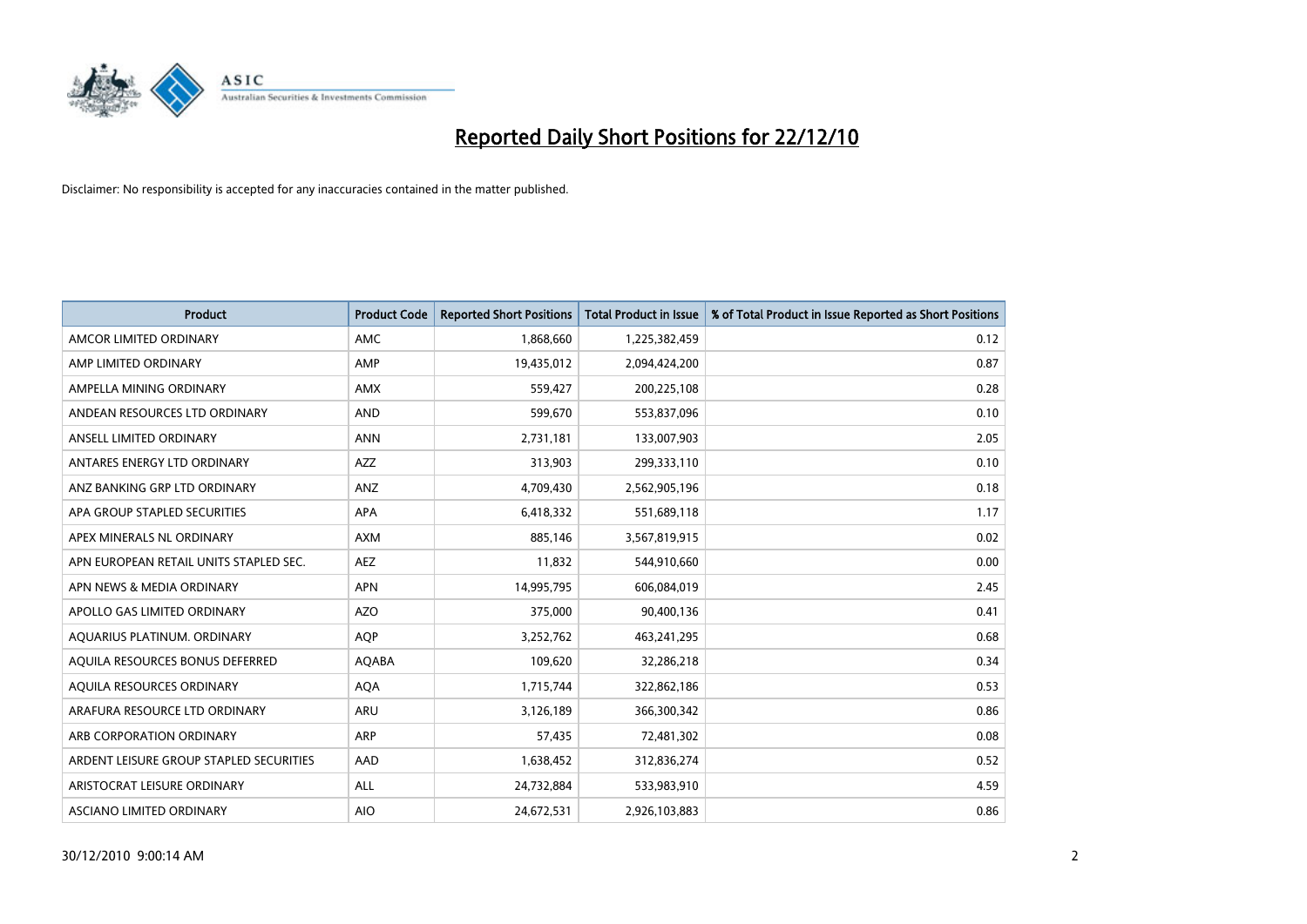

| Product                                 | <b>Product Code</b> | <b>Reported Short Positions</b> | <b>Total Product in Issue</b> | % of Total Product in Issue Reported as Short Positions |
|-----------------------------------------|---------------------|---------------------------------|-------------------------------|---------------------------------------------------------|
| ASG GROUP LIMITED ORDINARY              | <b>ASZ</b>          | 6,170                           | 168,247,718                   | 0.00                                                    |
| ASPEN GROUP ORD/UNITS STAPLED           | APZ                 | 1,156,629                       | 588,269,075                   | 0.18                                                    |
| ASTRO JAP PROP GROUP STAPLED SECURITIES | AJA                 | 62,664                          | 508,212,161                   | 0.01                                                    |
| ASX LIMITED ORDINARY                    | <b>ASX</b>          | 1,827,988                       | 175,136,729                   | 1.03                                                    |
| ATLANTIC LIMITED ORDINARY               | ATI                 | 223,288                         | 108,893,070                   | 0.20                                                    |
| ATLAS IRON LIMITED ORDINARY             | <b>AGO</b>          | 5,117,355                       | 546,957,119                   | 0.92                                                    |
| AUCKLAND INTERNATION ORDINARY           | <b>AIA</b>          | 121,987                         | 1,317,998,787                 | 0.01                                                    |
| AURORA OIL & GAS ORDINARY               | <b>AUT</b>          | 849,493                         | 334,365,342                   | 0.27                                                    |
| AUSDRILL LIMITED ORDINARY               | ASL                 | 282,551                         | 262,833,907                   | 0.11                                                    |
| AUSENCO LIMITED ORDINARY                | AAX                 | 4,106,394                       | 122,427,576                   | 3.34                                                    |
| AUSTAL LIMITED ORDINARY                 | ASB                 | 102,100                         | 188,069,638                   | 0.05                                                    |
| <b>AUSTAR UNITED ORDINARY</b>           | <b>AUN</b>          | 14,962,396                      | 1,271,357,418                 | 1.18                                                    |
| AUSTBROKERS HOLDINGS ORDINARY           | <b>AUB</b>          | $\overline{2}$                  | 54,339,433                    | 0.00                                                    |
| AUSTIN ENGINEERING ORDINARY             | ANG                 | 24,352                          | 71,364,403                    | 0.03                                                    |
| <b>AUSTRALAND ASSETS ASSETS</b>         | AAZPB               | 1,168                           | 2,750,000                     | 0.04                                                    |
| AUSTRALAND PROPERTY STAPLED SECURITY    | <b>ALZ</b>          | 2,915,442                       | 576,837,197                   | 0.49                                                    |
| AUSTRALIAN AGRICULT, ORDINARY           | AAC                 | 1,676,645                       | 264,264,459                   | 0.62                                                    |
| <b>AUSTRALIAN EDUCATION UNITS</b>       | <b>AEU</b>          | 625,000                         | 134,973,383                   | 0.46                                                    |
| AUSTRALIAN INFRASTR, UNITS/ORDINARY     | <b>AIX</b>          | 287,576                         | 620,733,944                   | 0.05                                                    |
| AUSTRALIAN MINES LTD ORDINARY           | <b>AUZ</b>          | 1,400,000                       | 349,083,108                   | 0.40                                                    |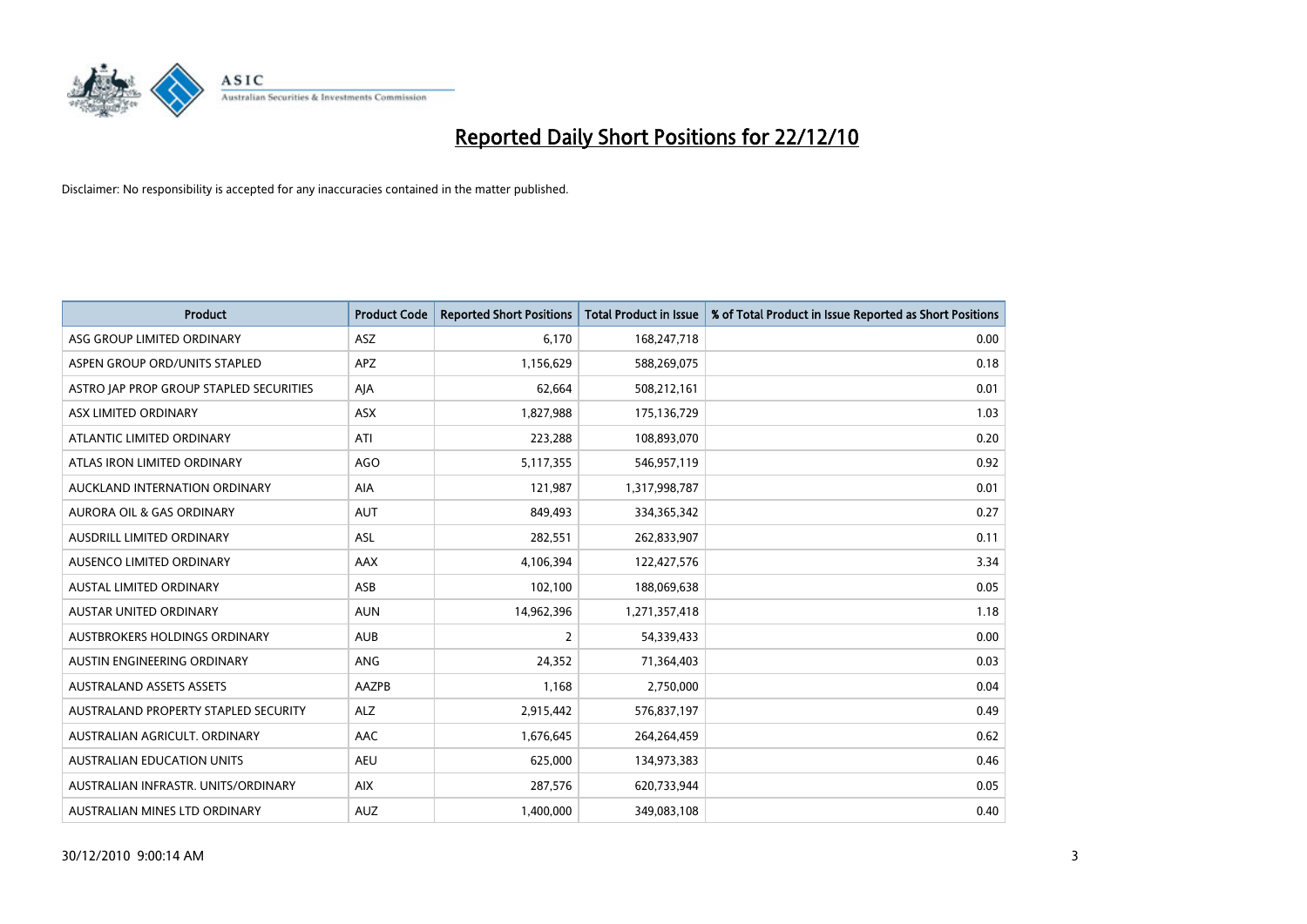

| <b>Product</b>                       | <b>Product Code</b> | <b>Reported Short Positions</b> | <b>Total Product in Issue</b> | % of Total Product in Issue Reported as Short Positions |
|--------------------------------------|---------------------|---------------------------------|-------------------------------|---------------------------------------------------------|
| AUSTRALIAN PHARM, ORDINARY           | API                 | 1,318,426                       | 488,115,883                   | 0.26                                                    |
| AUTOMOTIVE HOLDINGS ORDINARY         | AHE                 | 290,532                         | 226,387,577                   | 0.13                                                    |
| AVEXA LIMITED ORDINARY               | <b>AVX</b>          | 243,657                         | 847,688,779                   | 0.03                                                    |
| AVOCA RESOURCES ORDINARY             | <b>AVO</b>          | 109,640                         | 302,599,660                   | 0.04                                                    |
| AWE LIMITED ORDINARY                 | <b>AWE</b>          | 3,584,528                       | 521,871,941                   | 0.70                                                    |
| AXA ASIA PACIFIC ORDINARY            | <b>AXA</b>          | 1,488,197                       | 2,067,095,545                 | 0.06                                                    |
| BANK OF QUEENSLAND. ORDINARY         | <b>BOQ</b>          | 832,560                         | 222,072,957                   | 0.39                                                    |
| <b>BANNERMAN RESOURCES ORDINARY</b>  | <b>BMN</b>          | 69,300                          | 234,435,934                   | 0.03                                                    |
| <b>BASS STRAIT OIL CO ORDINARY</b>   | <b>BAS</b>          | 1,482                           | 291,030,250                   | 0.00                                                    |
| <b>BATHURST RESOURCES ORDINARY</b>   | <b>BTU</b>          | 3,106,239                       | 608,186,983                   | 0.51                                                    |
| <b>BAUXITE RESOURCE LTD ORDINARY</b> | <b>BAU</b>          | 35,697                          | 234,379,896                   | 0.02                                                    |
| <b>BC IRON LIMITED ORDINARY</b>      | <b>BCI</b>          | 21,500                          | 88,561,000                    | 0.02                                                    |
| BEACH ENERGY LIMITED ORDINARY        | <b>BPT</b>          | 3,701,966                       | 1,099,021,290                 | 0.35                                                    |
| BENDIGO AND ADELAIDE ORDINARY        | <b>BEN</b>          | 4,976,224                       | 357,588,814                   | 1.37                                                    |
| BERKELEY RESOURCES ORDINARY          | <b>BKY</b>          | 442,832                         | 141,841,168                   | 0.30                                                    |
| BETASHARES ASX FIN ETF UNITS         | <b>OFN</b>          | 12,650                          | 3,209,251                     | 0.39                                                    |
| <b>BHP BILLITON LIMITED ORDINARY</b> | <b>BHP</b>          | 25,136,912                      | 3,356,081,497                 | 0.75                                                    |
| <b>BILLABONG ORDINARY</b>            | <b>BBG</b>          | 8,171,713                       | 253,613,826                   | 3.18                                                    |
| <b>BIOTA HOLDINGS ORDINARY</b>       | <b>BTA</b>          | 1,682,957                       | 180,691,377                   | 0.93                                                    |
| <b>BISALLOY STEEL ORDINARY</b>       | <b>BIS</b>          | 84,480                          | 216,455,965                   | 0.04                                                    |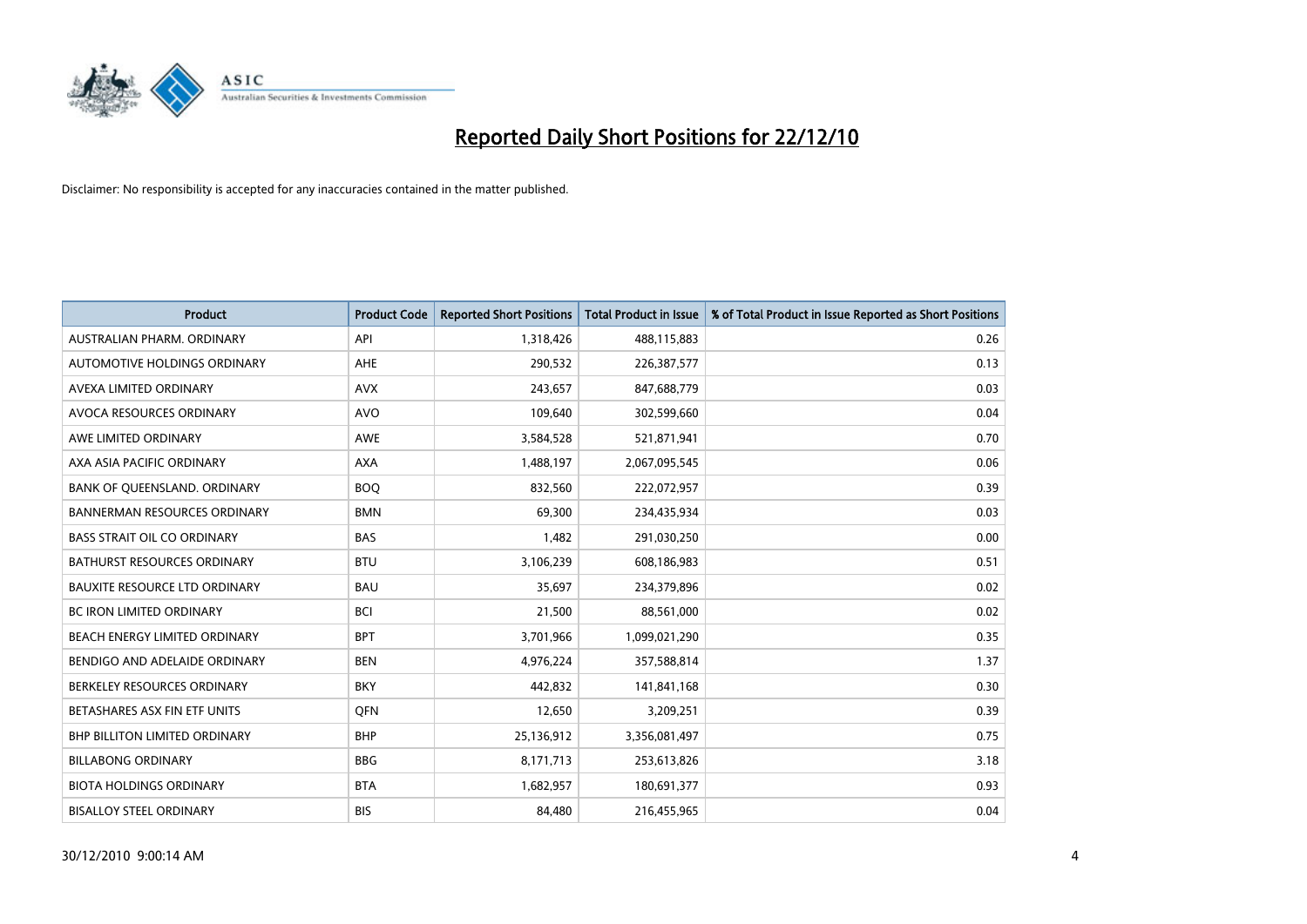

| Product                                  | <b>Product Code</b> | <b>Reported Short Positions</b> | <b>Total Product in Issue</b> | % of Total Product in Issue Reported as Short Positions |
|------------------------------------------|---------------------|---------------------------------|-------------------------------|---------------------------------------------------------|
| BKI INVESTMENT LTD ORDINARY              | <b>BKI</b>          | 508                             | 420,919,092                   | 0.00                                                    |
| <b>BLACKTHORN RESOURCES ORDINARY</b>     | <b>BTR</b>          | 41,248                          | 106,885,300                   | 0.04                                                    |
| <b>BLUESCOPE STEEL LTD ORDINARY</b>      | <b>BSL</b>          | 30,525,619                      | 1,842,207,385                 | 1.64                                                    |
| <b>BOART LONGYEAR ORDINARY</b>           | <b>BLY</b>          | 1,122,083                       | 461,163,412                   | 0.24                                                    |
| <b>BOOM LOGISTICS ORDINARY</b>           | <b>BOL</b>          | 337,999                         | 461,500,712                   | 0.07                                                    |
| BORAL LIMITED. ORDINARY                  | <b>BLD</b>          | 22,034,713                      | 724,446,767                   | 3.07                                                    |
| BOTSWANA METALS LTD ORDINARY             | <b>BML</b>          | 7,000                           | 106,421,094                   | 0.01                                                    |
| <b>BOW ENERGY LIMITED ORDINARY</b>       | <b>BOW</b>          | 97,428                          | 322,927,187                   | 0.03                                                    |
| <b>BRADKEN LIMITED ORDINARY</b>          | <b>BKN</b>          | 413,046                         | 139,639,929                   | 0.31                                                    |
| <b>BRAMBLES LIMITED ORDINARY</b>         | <b>BXB</b>          | 7,255,863                       | 1,434,489,259                 | 0.49                                                    |
| BREVILLE GROUP LTD ORDINARY              | <b>BRG</b>          | 2,740                           | 129,615,322                   | 0.00                                                    |
| <b>BRICKWORKS LIMITED ORDINARY</b>       | <b>BKW</b>          | 19,599                          | 147,567,333                   | 0.01                                                    |
| <b>BROCKMAN RESOURCES ORDINARY</b>       | <b>BRM</b>          | 179,142                         | 142,963,151                   | 0.12                                                    |
| <b>BUNNINGS WAREHOUSE ORDINARY UNITS</b> | <b>BWP</b>          | 447,380                         | 427,042,646                   | 0.10                                                    |
| <b>BURU ENERGY ORDINARY</b>              | <b>BRU</b>          | 155,589                         | 182,780,549                   | 0.09                                                    |
| CABCHARGE AUSTRALIA ORDINARY             | CAB                 | 863,649                         | 120,437,014                   | 0.69                                                    |
| CALTEX AUSTRALIA ORDINARY                | <b>CTX</b>          | 4,621,501                       | 270,000,000                   | 1.71                                                    |
| CAMPBELL BROTHERS ORDINARY               | <b>CPB</b>          | 61,530                          | 67,008,903                    | 0.09                                                    |
| CAPE LAMBERT RES LTD ORDINARY            | <b>CFE</b>          | 1,077,227                       | 588,652,832                   | 0.18                                                    |
| <b>CARBON ENERGY ORDINARY</b>            | <b>CNX</b>          | 851,651                         | 640,444,620                   | 0.13                                                    |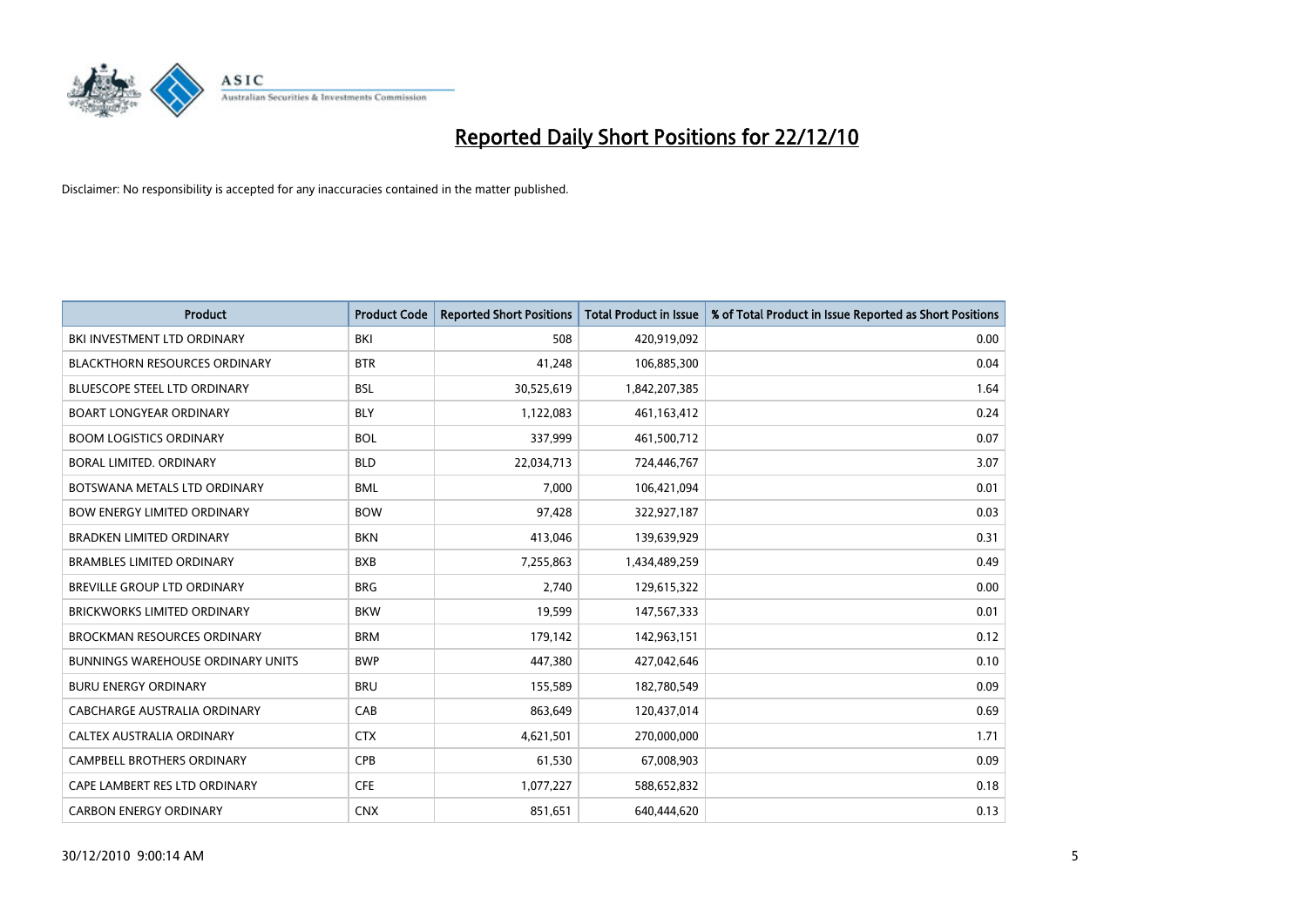

| <b>Product</b>                                | <b>Product Code</b> | <b>Reported Short Positions</b> | <b>Total Product in Issue</b> | % of Total Product in Issue Reported as Short Positions |
|-----------------------------------------------|---------------------|---------------------------------|-------------------------------|---------------------------------------------------------|
| <b>CARDNO LIMITED ORDINARY</b>                | CDD                 | 21,429                          | 105,797,439                   | 0.02                                                    |
| CARNARVON PETROLEUM ORDINARY                  | <b>CVN</b>          | 185,182                         | 687,820,634                   | 0.03                                                    |
| CARNEGIE WAVE ENERGY ORDINARY                 | <b>CWE</b>          | 83,000                          | 565,237,627                   | 0.01                                                    |
| <b>CARPATHIAN RESOURCES ORDINARY</b>          | <b>CPN</b>          | 75,000                          | 265,533,501                   | 0.03                                                    |
| CARPENTARIA EXP. LTD ORDINARY                 | CAP                 | 9,777                           | 94,191,301                    | 0.01                                                    |
| CARSALES.COM LTD ORDINARY                     | <b>CRZ</b>          | 2,615,468                       | 233,973,300                   | 1.11                                                    |
| CASH CONVERTERS ORD/DIV ACCESS                | CCV                 | 89,422                          | 379,761,025                   | 0.02                                                    |
| <b>CASPIAN OIL &amp; GAS ORDINARY</b>         | CIG                 | 50,000                          | 1,331,500,513                 | 0.00                                                    |
| CATALPA RESOURCES ORDINARY                    | CAH                 | 91,894                          | 162,832,907                   | 0.06                                                    |
| <b>CEC GROUP LIMITED ORDINARY</b>             | <b>CEG</b>          | 1,750                           | 79,662,662                    | 0.00                                                    |
| <b>CELLNET GROUP ORDINARY</b>                 | <b>CLT</b>          | 1,342                           | 69,875,723                    | 0.00                                                    |
| CENTRAL PETROLEUM ORDINARY                    | <b>CTP</b>          | 11,455                          | 982,298,842                   | 0.00                                                    |
| <b>CENTRO PROPERTIES UNITS/ORD STAPLED</b>    | <b>CNP</b>          | 324,031                         | 972,414,514                   | 0.03                                                    |
| <b>CENTRO RETAIL GROUP STAPLED SECURITIES</b> | <b>CER</b>          | 790,906                         | 2,286,399,424                 | 0.03                                                    |
| <b>CERAMIC FUEL CELLS ORDINARY</b>            | <b>CFU</b>          | 425,954                         | 1,201,353,566                 | 0.04                                                    |
| <b>CFS RETAIL PROPERTY UNITS</b>              | <b>CFX</b>          | 31,970,792                      | 2,825,628,530                 | 1.13                                                    |
| CGA MINING LIMITED ORDINARY                   | CGX                 | 107,882                         | 333,265,726                   | 0.03                                                    |
| <b>CHALICE GOLD MINES ORDINARY</b>            | <b>CHN</b>          | 67,500                          | 211,455,886                   | 0.03                                                    |
| CHALLENGER DIV.PRO. STAPLED UNITS             | <b>CDI</b>          | 59,341                          | 913,426,007                   | 0.00                                                    |
| CHALLENGER INFRAST. STAPLED UNITS             | CIF                 | 15,339                          | 316,223,785                   | 0.00                                                    |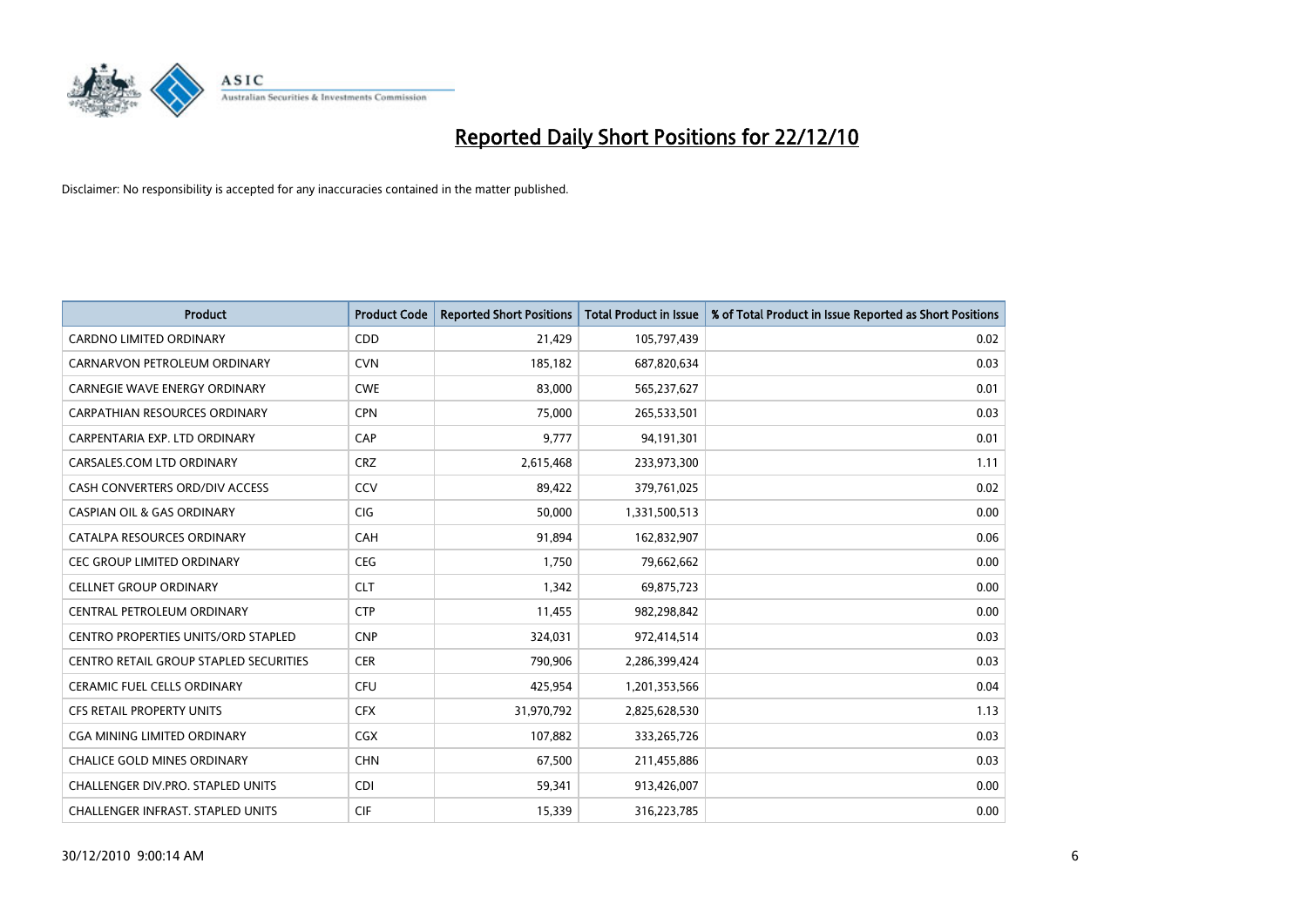

| <b>Product</b>                          | <b>Product Code</b> | <b>Reported Short Positions</b> | <b>Total Product in Issue</b> | % of Total Product in Issue Reported as Short Positions |
|-----------------------------------------|---------------------|---------------------------------|-------------------------------|---------------------------------------------------------|
| <b>CHALLENGER LIMITED ORDINARY</b>      | <b>CGF</b>          | 5,135,953                       | 502,403,359                   | 1.03                                                    |
| CHANDLER MACLEOD LTD ORDINARY           | <b>CMG</b>          | 11,970                          | 422,031,685                   | 0.00                                                    |
| CHARTER HALL GROUP STAPLED US PROHIBIT. | <b>CHC</b>          | 813,631                         | 306,341,814                   | 0.26                                                    |
| <b>CHARTER HALL OFFICE UNIT</b>         | CQO                 | 603,632                         | 493,319,730                   | 0.12                                                    |
| <b>CHARTER HALL RETAIL UNITS</b>        | <b>COR</b>          | 336,719                         | 305,810,723                   | 0.09                                                    |
| CHEMGENEX PHARMACEUT ORDINARY           | <b>CXS</b>          | 2,225                           | 283,348,870                   | 0.00                                                    |
| CITADEL RESOURCE GRP ORDINARY           | CGG                 | 4,234,825                       | 2,419,166,467                 | 0.17                                                    |
| CITIGOLD CORP LTD ORDINARY              | <b>CTO</b>          | 2,070,886                       | 1,040,278,301                 | 0.20                                                    |
| CLINUVEL PHARMACEUT, ORDINARY           | <b>CUV</b>          | 4.127                           | 30,344,956                    | 0.01                                                    |
| <b>CLOUGH LIMITED ORDINARY</b>          | <b>CLO</b>          | 464,359                         | 770,906,269                   | 0.05                                                    |
| <b>COAL &amp; ALLIED ORDINARY</b>       | <b>CNA</b>          | 18,409                          | 86,584,735                    | 0.02                                                    |
| COAL OF AFRICA LTD ORDINARY             | <b>CZA</b>          | 2,093,426                       | 530,514,663                   | 0.38                                                    |
| COALSPUR MINES LTD ORDINARY             | <b>CPL</b>          | 1,556,484                       | 482,857,575                   | 0.33                                                    |
| COCA-COLA AMATIL ORDINARY               | <b>CCL</b>          | 3,699,849                       | 756,003,067                   | 0.48                                                    |
| <b>COCHLEAR LIMITED ORDINARY</b>        | <b>COH</b>          | 926,799                         | 56,666,632                    | 1.63                                                    |
| COCKATOO COAL ORDINARY                  | <b>COK</b>          | 1,601,838                       | 970,036,951                   | 0.16                                                    |
| COFFEY INTERNATIONAL ORDINARY           | <b>COF</b>          | 20,466                          | 132,577,523                   | 0.01                                                    |
| COMMONWEALTH BANK, ORDINARY             | <b>CBA</b>          | 13,304,167                      | 1,548,882,074                 | 0.83                                                    |
| <b>COMMONWEALTH PROP ORDINARY UNITS</b> | <b>CPA</b>          | 44,059,244                      | 2,381,417,892                 | 1.85                                                    |
| <b>COMPASS RESOURCES ORDINARY</b>       | <b>CMR</b>          | 101,480                         | 147,402,920                   | 0.07                                                    |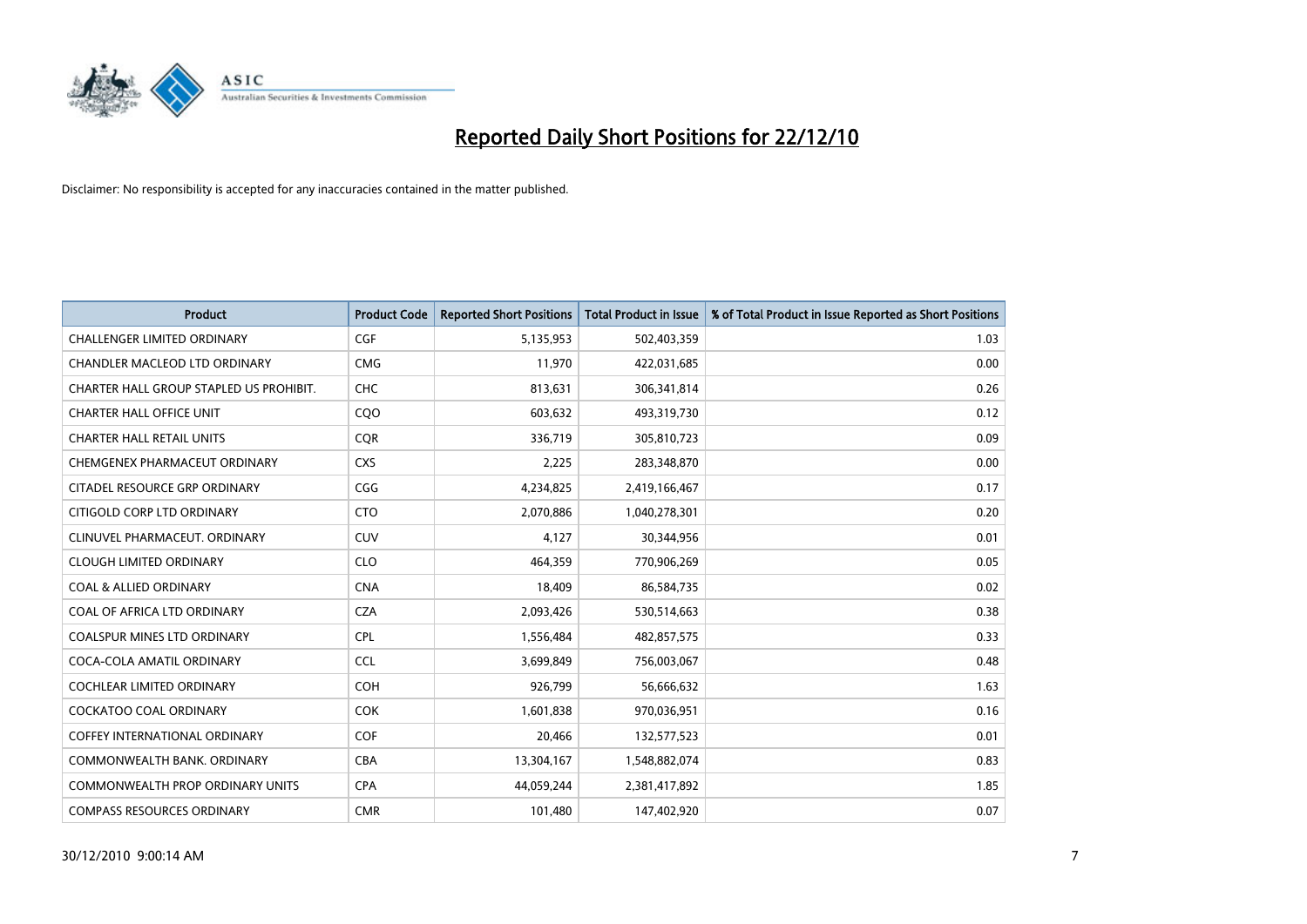

| <b>Product</b>                           | <b>Product Code</b> | <b>Reported Short Positions</b> | <b>Total Product in Issue</b> | % of Total Product in Issue Reported as Short Positions |
|------------------------------------------|---------------------|---------------------------------|-------------------------------|---------------------------------------------------------|
| <b>COMPUTERSHARE LTD ORDINARY</b>        | <b>CPU</b>          | 4,567,297                       | 555,664,059                   | 0.81                                                    |
| <b>CONNECTEAST GROUP STAPLED</b>         | <b>CEU</b>          | 37,844,617                      | 3,940,145,951                 | 0.97                                                    |
| CONQUEST MINING ORDINARY                 | CQT                 | 600,000                         | 583,241,478                   | 0.10                                                    |
| CONSOLIDATED MEDIA. ORDINARY             | <b>CMI</b>          | 2,754,528                       | 561,834,996                   | 0.49                                                    |
| CONTANGO MICROCAP ORDINARY               | <b>CTN</b>          | 7,500                           | 145,708,783                   | 0.01                                                    |
| CONTINENTAL COAL LTD ORDINARY            | CCC                 | 288,000                         | 1,980,616,757                 | 0.01                                                    |
| <b>COOPER ENERGY LTD ORDINARY</b>        | <b>COE</b>          | 104,399                         | 292,576,001                   | 0.04                                                    |
| <b>COPPER STRIKE LTD ORDINARY</b>        | <b>CSE</b>          | 714                             | 129,455,571                   | 0.00                                                    |
| <b>CORDLIFE LIMITED ORDINARY</b>         | CBB                 | 1                               | 145,360,920                   | 0.00                                                    |
| <b>COUNT FINANCIAL ORDINARY</b>          | COU                 | 7,011                           | 262,212,976                   | 0.00                                                    |
| CRANE GROUP LIMITED ORDINARY             | <b>CRG</b>          | 1,288,456                       | 79,110,667                    | 1.62                                                    |
| <b>CROMWELL GROUP STAPLED SECURITIES</b> | <b>CMW</b>          | 211,966                         | 910,985,951                   | 0.02                                                    |
| <b>CROWN LIMITED ORDINARY</b>            | <b>CWN</b>          | 3,034,221                       | 754,131,800                   | 0.38                                                    |
| <b>CSG LIMITED ORDINARY</b>              | CSV                 | 587,950                         | 244,928,695                   | 0.23                                                    |
| <b>CSL LIMITED ORDINARY</b>              | <b>CSL</b>          | 9,975,376                       | 548,028,220                   | 1.79                                                    |
| CSR LIMITED ORDINARY                     | <b>CSR</b>          | 2,842,594                       | 1,517,909,514                 | 0.20                                                    |
| <b>CUDECO LIMITED ORDINARY</b>           | CDU                 | 768,481                         | 145,412,643                   | 0.52                                                    |
| <b>CUSTOMERS LIMITED ORDINARY</b>        | <b>CUS</b>          | 189,732                         | 134,869,357                   | 0.14                                                    |
| DART ENERGY LTD ORDINARY                 | <b>DTE</b>          | 753,918                         | 548,188,184                   | 0.14                                                    |
| DAVID JONES LIMITED ORDINARY             | <b>DJS</b>          | 12,549,768                      | 514,034,694                   | 2.46                                                    |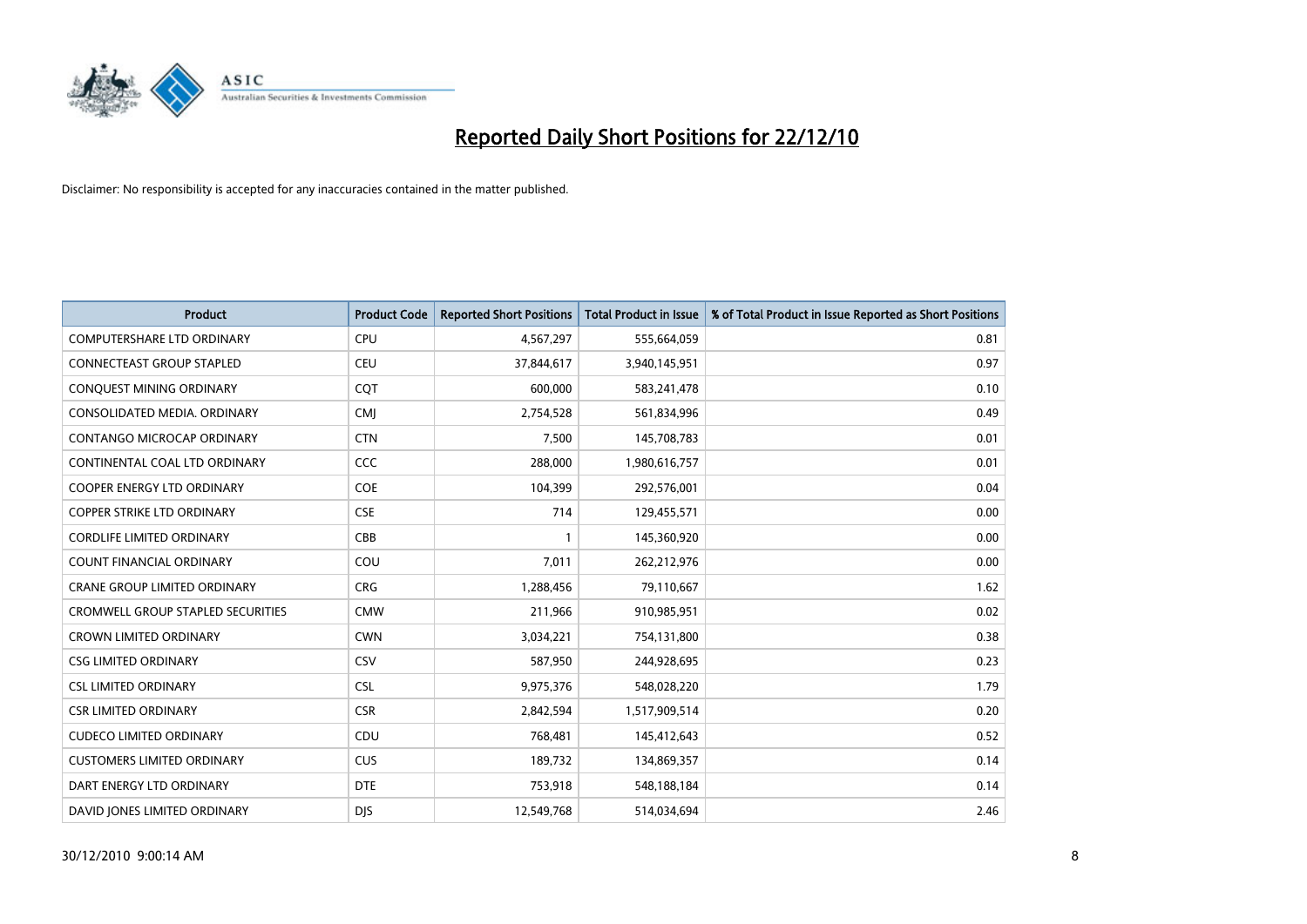

| Product                            | <b>Product Code</b> | <b>Reported Short Positions</b> | <b>Total Product in Issue</b> | % of Total Product in Issue Reported as Short Positions |
|------------------------------------|---------------------|---------------------------------|-------------------------------|---------------------------------------------------------|
| DECMIL GROUP LIMITED ORDINARY      | <b>DCG</b>          | 17,397                          | 124,204,568                   | 0.01                                                    |
| DEEP YELLOW LIMITED ORDINARY       | <b>DYL</b>          | 134,575                         | 1,125,814,458                 | 0.01                                                    |
| DEVINE LIMITED ORDINARY            | <b>DVN</b>          | 1,000                           | 634,918,223                   | 0.00                                                    |
| DEXUS PROPERTY GROUP STAPLED UNITS | <b>DXS</b>          | 3,124,921                       | 4,839,024,176                 | 0.06                                                    |
| DISCOVERY METALS LTD ORDINARY      | <b>DML</b>          | 441,913                         | 435,878,231                   | 0.09                                                    |
| DOMINION MINING ORDINARY           | <b>DOM</b>          | 196,724                         | 103,520,259                   | 0.18                                                    |
| DOMINO PIZZA ENTERPR ORDINARY      | <b>DMP</b>          | 3                               | 68,407,674                    | 0.00                                                    |
| DOWNER EDI LIMITED ORDINARY        | <b>DOW</b>          | 1,691,808                       | 343,178,483                   | 0.48                                                    |
| DRILLSEARCH ENERGY ORDINARY        | <b>DLS</b>          | 500,000                         | 2,058,079,563                 | 0.02                                                    |
| DUET GROUP STAPLED US PROHIBIT.    | <b>DUE</b>          | 1,630,661                       | 887,304,690                   | 0.17                                                    |
| DULUXGROUP LIMITED ORDINARY        | <b>DLX</b>          | 870,385                         | 367,456,259                   | 0.24                                                    |
| DWS ADVANCED ORDINARY              | <b>DWS</b>          | 108,798                         | 132,362,763                   | 0.08                                                    |
| DYESOL LIMITED ORDINARY            | <b>DYE</b>          | 340,000                         | 143,384,818                   | 0.24                                                    |
| <b>EASTERN STAR GAS ORDINARY</b>   | ESG                 | 2,116,214                       | 991,567,041                   | 0.19                                                    |
| EDT RETAIL TRUST UNITS             | <b>EDT</b>          | 99,457                          | 4,700,290,868                 | 0.00                                                    |
| ELDERS LIMITED ORDINARY            | <b>ELD</b>          | 15,348,392                      | 448,598,480                   | 3.41                                                    |
| ELDORADO GOLD CORP CDI 1:1         | EAU                 | 29,119                          | 20,699,344                    | 0.14                                                    |
| ELIXIR PETROLEUM LTD ORDINARY      | <b>EXR</b>          | 324,400                         | 188,988,472                   | 0.17                                                    |
| <b>EMECO HOLDINGS ORDINARY</b>     | <b>EHL</b>          | 548,995                         | 631,237,586                   | 0.08                                                    |
| ENERGY RESOURCES ORDINARY 'A'      | ERA                 | 1,421,604                       | 190,737,934                   | 0.74                                                    |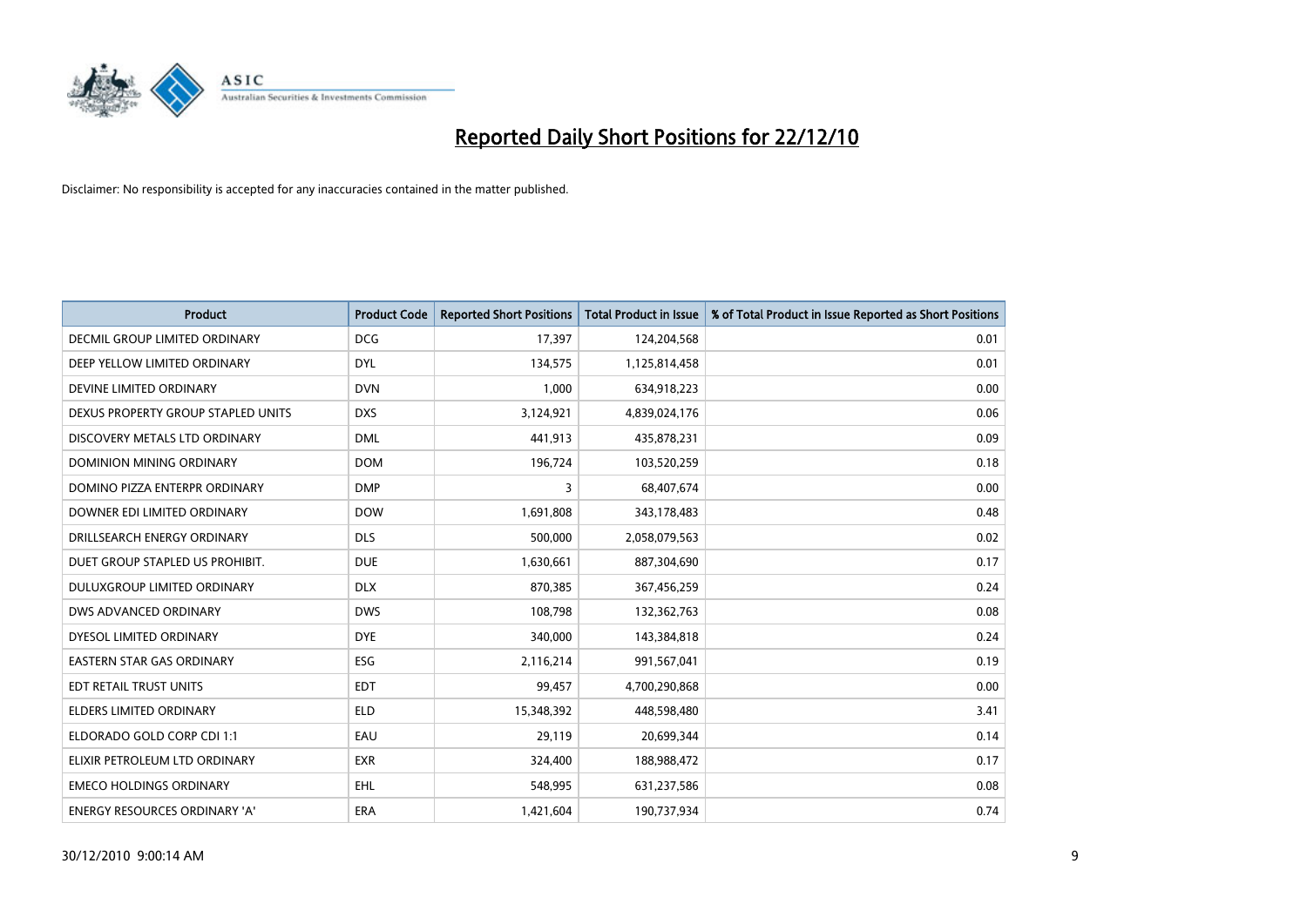

| <b>Product</b>                            | <b>Product Code</b> | <b>Reported Short Positions</b> | <b>Total Product in Issue</b> | % of Total Product in Issue Reported as Short Positions |
|-------------------------------------------|---------------------|---------------------------------|-------------------------------|---------------------------------------------------------|
| <b>ENERGY WORLD CORPOR, ORDINARY</b>      | <b>EWC</b>          | 7,742,069                       | 1,561,166,672                 | 0.49                                                    |
| <b>ENTEK ENERGY LTD ORDINARY</b>          | <b>ETE</b>          | 489.903                         | 287,692,535                   | 0.17                                                    |
| <b>ENTELLECT SOLUTIONS ORDINARY</b>       | <b>ESN</b>          | 464,050                         | 1,740,334,200                 | 0.03                                                    |
| ENVESTRA LIMITED ORDINARY                 | <b>ENV</b>          | 1,752,238                       | 1,430,398,609                 | 0.13                                                    |
| EOUATORIAL RES LTD ORDINARY               | EQX                 | 12,900                          | 86,193,022                    | 0.01                                                    |
| EQUINOX MINERALS LTD CHESS DEPOSITARY INT | EQN                 | 3,364,128                       | 709,393,211                   | 0.47                                                    |
| <b>EVEREST FINANCIAL ORDINARY</b>         | <b>EFG</b>          | 4.300                           | 251,442,316                   | 0.00                                                    |
| <b>EXTRACT RESOURCES ORDINARY</b>         | <b>EXT</b>          | 265,606                         | 243,302,298                   | 0.12                                                    |
| FAIRFAX MEDIA LTD ORDINARY                | FXJ                 | 297,931,969                     | 2,351,955,725                 | 12.66                                                   |
| <b>FANTASTIC HOLDINGS ORDINARY</b>        | <b>FAN</b>          | 3.000                           | 102,739,538                   | 0.00                                                    |
| FERRAUS LIMITED ORDINARY                  | <b>FRS</b>          | 370                             | 205,700,890                   | 0.00                                                    |
| FISHER & PAYKEL APP. ORDINARY             | <b>FPA</b>          | 10,745,752                      | 724,235,162                   | 1.49                                                    |
| FISHER & PAYKEL H. ORDINARY               | FPH                 | 2,327,456                       | 520,409,135                   | 0.45                                                    |
| FKP PROPERTY GROUP STAPLED SECURITIES     | <b>FKP</b>          | 8,400,717                       | 1,174,033,185                 | 0.71                                                    |
| FLEETWOOD CORP ORDINARY                   | <b>FWD</b>          | 88,497                          | 57,281,484                    | 0.15                                                    |
| FLETCHER BUILDING ORDINARY                | <b>FBU</b>          | 2,132,211                       | 611,250,393                   | 0.34                                                    |
| FLEXIGROUP LIMITED ORDINARY               | <b>FXL</b>          | 81,310                          | 275,472,492                   | 0.03                                                    |
| FLIGHT CENTRE ORDINARY                    | <b>FLT</b>          | 2,775,587                       | 99,789,746                    | 2.79                                                    |
| FLINDERS MINES LTD ORDINARY               | <b>FMS</b>          | 21,438,821                      | 1,820,149,571                 | 1.19                                                    |
| <b>FORGE GROUP LIMITED ORDINARY</b>       | FGE                 | 11,624                          | 82,844,014                    | 0.01                                                    |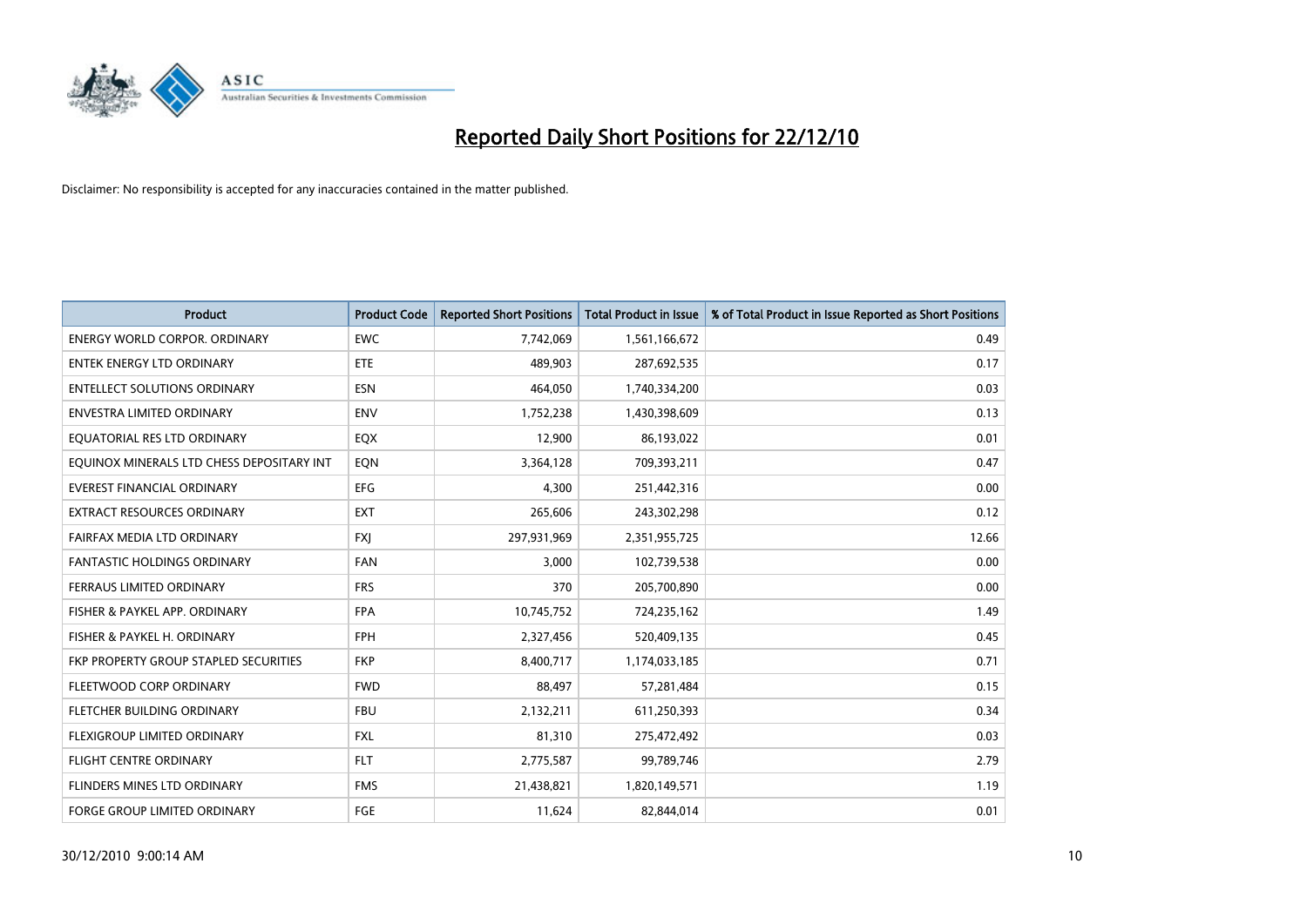

| <b>Product</b>                            | <b>Product Code</b> | <b>Reported Short Positions</b> | <b>Total Product in Issue</b> | % of Total Product in Issue Reported as Short Positions |
|-------------------------------------------|---------------------|---------------------------------|-------------------------------|---------------------------------------------------------|
| FORTE ENERGY NL ORDINARY                  | <b>FTE</b>          | 2,658,986                       | 582,658,031                   | 0.46                                                    |
| FORTESCUE METALS GRP ORDINARY             | <b>FMG</b>          | 5,818,480                       | 3,112,442,409                 | 0.17                                                    |
| <b>FOSTER'S GROUP ORDINARY</b>            | <b>FGL</b>          | 10,807,318                      | 1,935,386,127                 | 0.57                                                    |
| FTD CORPORATION ORDINARY                  | <b>FTD</b>          | 8,088                           | 100,421,069                   | 0.01                                                    |
| <b>FUNTASTIC LIMITED ORDINARY</b>         | <b>FUN</b>          | 322,528                         | 340,997,682                   | 0.09                                                    |
| <b>G.U.D. HOLDINGS ORDINARY</b>           | GUD                 | 281,040                         | 68,426,721                    | 0.41                                                    |
| <b>GALAXY RESOURCES ORDINARY</b>          | GXY                 | 630,362                         | 191,903,358                   | 0.31                                                    |
| <b>GEODYNAMICS LIMITED ORDINARY</b>       | GDY                 | 239,569                         | 293,047,456                   | 0.08                                                    |
| <b>GINDALBIE METALS LTD ORDINARY</b>      | <b>GBG</b>          | 8,494,378                       | 935,215,590                   | 0.89                                                    |
| <b>GIRALIA RESOURCES NL ORDINARY</b>      | <b>GIR</b>          | 311,592                         | 181,160,170                   | 0.17                                                    |
| <b>GLOBAL MINING ORDINARY</b>             | <b>GMI</b>          | 8,951                           | 191,820,968                   | 0.00                                                    |
| <b>GLOUCESTER COAL ORDINARY</b>           | GCL                 | 256,650                         | 140,447,062                   | 0.18                                                    |
| <b>GME RESOURCES LTD ORDINARY</b>         | <b>GME</b>          | 800                             | 302,352,750                   | 0.00                                                    |
| <b>GOLDEN GATE PETROL ORDINARY</b>        | GGP                 | 11,538                          | 1,067,159,955                 | 0.00                                                    |
| <b>GOLDEN WEST RESOURCE ORDINARY</b>      | GWR                 | 1,617                           | 164,606,127                   | 0.00                                                    |
| <b>GOODMAN FIELDER, ORDINARY</b>          | <b>GFF</b>          | 7,195,913                       | 1,380,386,438                 | 0.53                                                    |
| <b>GOODMAN GROUP STAPLED US PROHIBIT.</b> | <b>GMG</b>          | 4,208,897                       | 6,369,751,394                 | 0.06                                                    |
| <b>GPT GROUP STAPLED SEC.</b>             | <b>GPT</b>          | 6,491,432                       | 1,855,529,431                 | 0.34                                                    |
| <b>GRAINCORP LIMITED A CLASS ORDINARY</b> | <b>GNC</b>          | 457,641                         | 198,318,900                   | 0.24                                                    |
| <b>GRANGE RESOURCES, ORDINARY</b>         | <b>GRR</b>          | 1,537,659                       | 1,152,077,403                 | 0.13                                                    |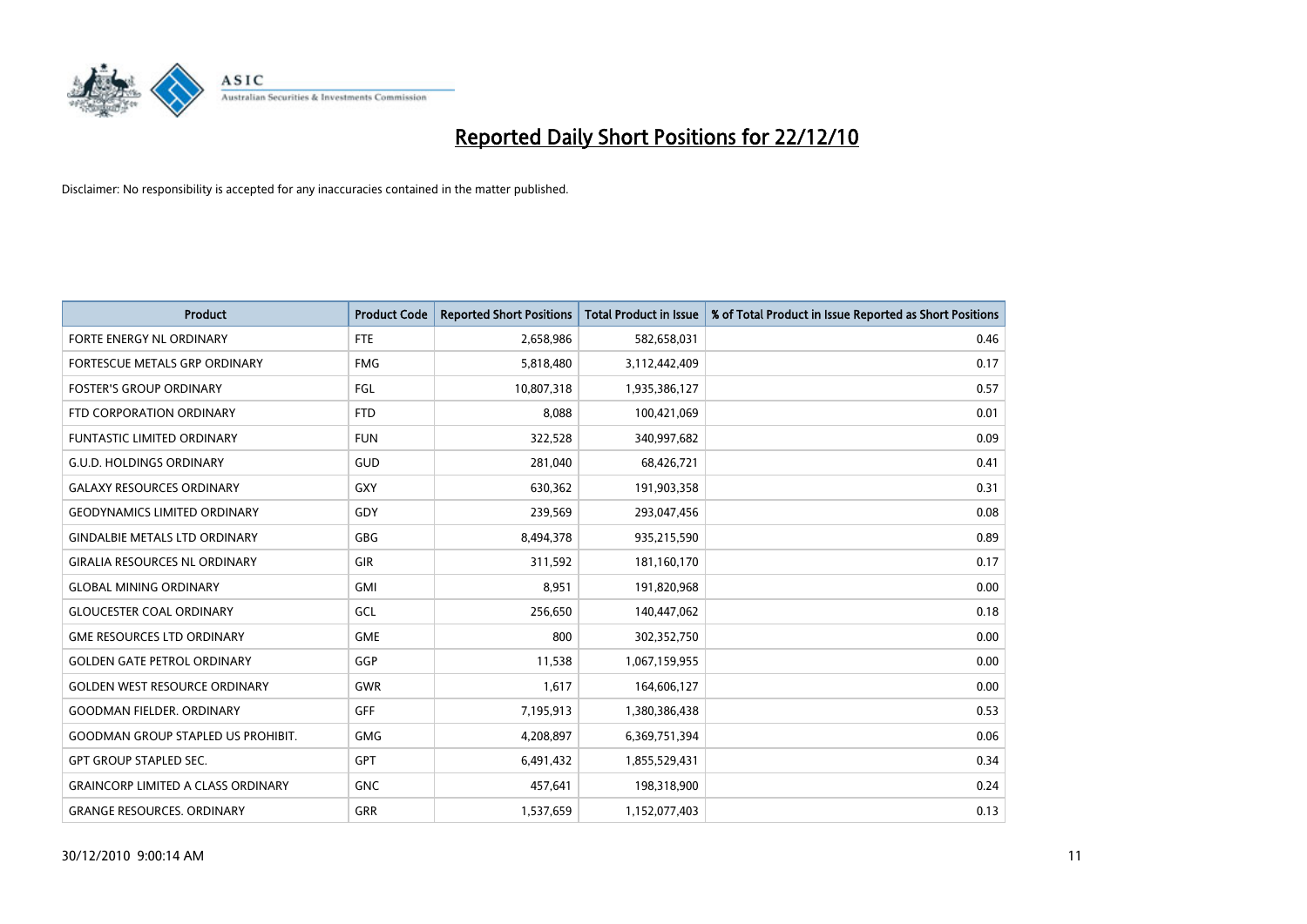

| <b>Product</b>                            | <b>Product Code</b> | <b>Reported Short Positions</b> | <b>Total Product in Issue</b> | % of Total Product in Issue Reported as Short Positions |
|-------------------------------------------|---------------------|---------------------------------|-------------------------------|---------------------------------------------------------|
| <b>GREENLAND MIN EN LTD ORDINARY</b>      | GGG                 | 2,409,467                       | 278,402,017                   | 0.86                                                    |
| <b>GRYPHON MINERALS LTD ORDINARY</b>      | GRY                 | 53,212                          | 292,472,058                   | 0.02                                                    |
| GUINNESS PEAT GROUP. CHESS DEPOSITARY INT | <b>GPG</b>          | 55                              | 291,115,957                   | 0.00                                                    |
| <b>GUNNS LIMITED ORDINARY</b>             | <b>GNS</b>          | 12,258,257                      | 848,401,559                   | 1.41                                                    |
| <b>GWA GROUP LTD ORDINARY</b>             | <b>GWA</b>          | 3,053,065                       | 301,102,514                   | 1.03                                                    |
| HARVEY NORMAN ORDINARY                    | <b>HVN</b>          | 31,424,077                      | 1,062,316,784                 | 2.93                                                    |
| HASTIE GROUP LIMITED ORDINARY             | <b>HST</b>          | 523,136                         | 239,781,419                   | 0.22                                                    |
| HASTINGS DIVERSIFIED STAPLED SECURITY     | <b>HDF</b>          | 351,338                         | 518,300,758                   | 0.06                                                    |
| <b>HEARTWARE INT INC CDI 35:1</b>         | <b>HIN</b>          | 272,008                         | 66,059,280                    | 0.41                                                    |
| <b>HENDERSON GROUP CDI 1:1</b>            | <b>HGG</b>          | 5,606,631                       | 560,490,613                   | 1.00                                                    |
| HEA HOLDINGS LIMITED ORDINARY             | <b>HFA</b>          | 1,973,533                       | 469,330,170                   | 0.41                                                    |
| <b>HIGHLANDS PACIFIC ORDINARY</b>         | <b>HIG</b>          | 2,382,804                       | 685,582,148                   | 0.35                                                    |
| HILLS HOLDINGS LTD ORDINARY               | <b>HIL</b>          | 337,091                         | 248,676,841                   | 0.13                                                    |
| HORIZON OIL LIMITED ORDINARY              | <b>HZN</b>          | 2,994,443                       | 1,130,311,515                 | 0.26                                                    |
| <b>ICON ENERGY LIMITED ORDINARY</b>       | <b>ICN</b>          | 67,000                          | 439,801,394                   | 0.02                                                    |
| <b>IINET LIMITED ORDINARY</b>             | <b>IIN</b>          | 1,074,903                       | 151,971,119                   | 0.70                                                    |
| ILUKA RESOURCES ORDINARY                  | ILU                 | 4,236,874                       | 418,700,517                   | 0.96                                                    |
| IMF (AUSTRALIA) LTD ORDINARY              | <b>IMF</b>          | 330,137                         | 122,496,819                   | 0.27                                                    |
| <b>IMX RESOURCES LTD ORDINARY</b>         | <b>IXR</b>          | 20,000                          | 262,552,803                   | 0.01                                                    |
| <b>INCITEC PIVOT ORDINARY</b>             | <b>IPL</b>          | 2,754,710                       | 1,628,730,107                 | 0.16                                                    |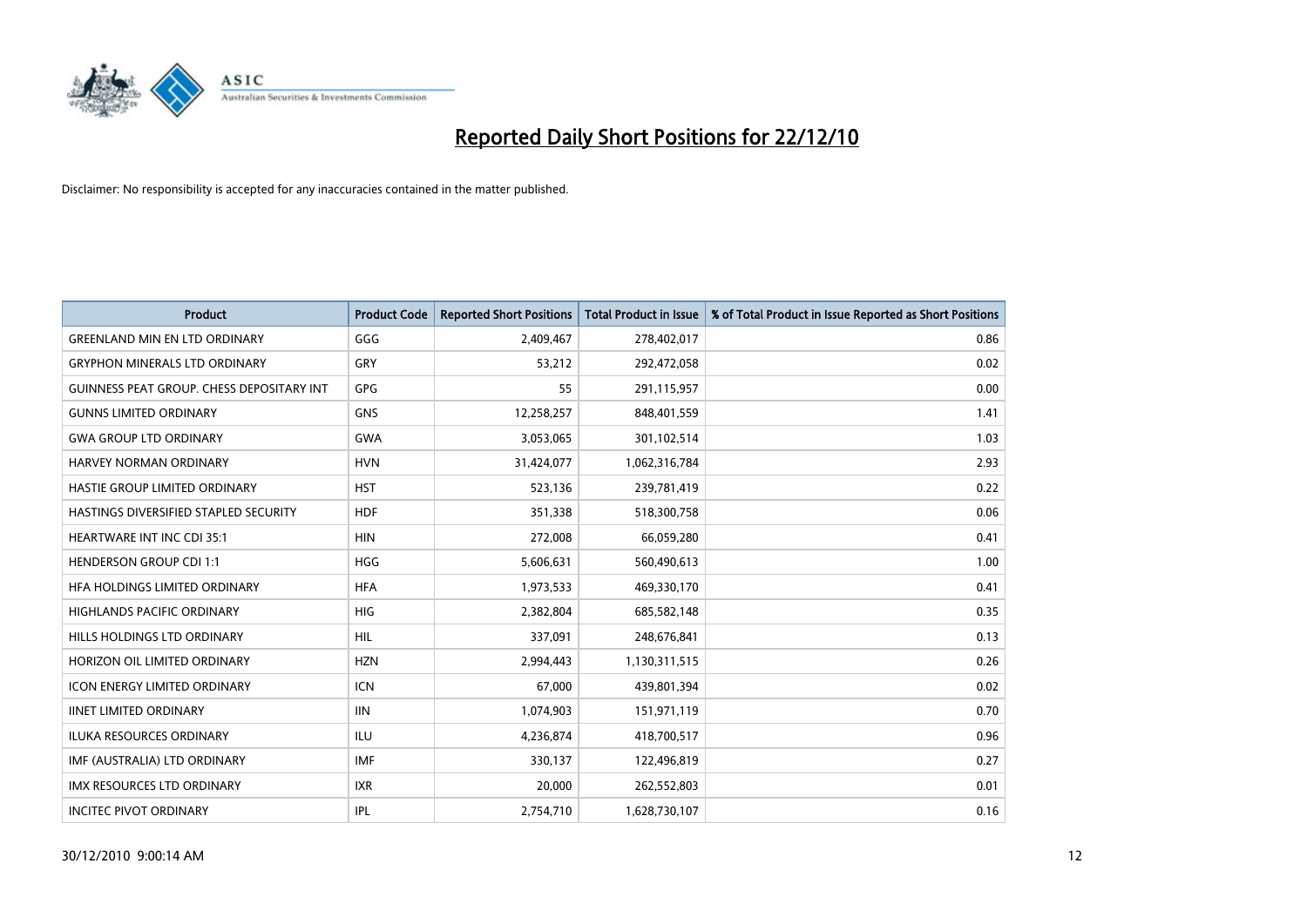

| Product                                  | <b>Product Code</b> | <b>Reported Short Positions</b> | <b>Total Product in Issue</b> | % of Total Product in Issue Reported as Short Positions |
|------------------------------------------|---------------------|---------------------------------|-------------------------------|---------------------------------------------------------|
| <b>INDAGO RESOURCES LTD ORDINARY</b>     | <b>IDG</b>          | 8.179                           | 5,478,535                     | 0.15                                                    |
| INDEPENDENCE GROUP ORDINARY              | <b>IGO</b>          | 503,512                         | 138,777,305                   | 0.35                                                    |
| <b>INDOPHIL RESOURCES ORDINARY</b>       | <b>IRN</b>          | 384,292                         | 471,445,763                   | 0.08                                                    |
| <b>INDUSTREA LIMITED ORDINARY</b>        | IDL                 | 1,035,951                       | 363,878,295                   | 0.28                                                    |
| <b>INFIGEN ENERGY STAPLED SECURITIES</b> | <b>IFN</b>          | 4,241,013                       | 761,222,569                   | 0.56                                                    |
| ING INDUSTRIAL FUND UNITS                | <b>IIF</b>          | 2,194,641                       | 2,592,249,647                 | 0.09                                                    |
| ING OFFICE FUND STAPLED SECURITIES       | IOF                 | 6,814,632                       | 2,729,071,212                 | 0.24                                                    |
| ING RE COM GROUP STAPLED SECURITIES      | ILF.                | 9,075                           | 441,029,194                   | 0.00                                                    |
| <b>INSURANCE AUSTRALIA ORDINARY</b>      | IAG                 | 1,115,629                       | 2,079,034,021                 | 0.03                                                    |
| INT GOLDFIELDS LTD ORDINARY              | <b>IGS</b>          | 100,000                         | 500,440,386                   | 0.02                                                    |
| INTEGRA MINING LTD, ORDINARY             | <b>IGR</b>          | 5,087,778                       | 756,692,394                   | 0.67                                                    |
| <b>INTREPID MINES ORDINARY</b>           | IAU                 | 2,308,823                       | 497,307,670                   | 0.46                                                    |
| <b>INVOCARE LIMITED ORDINARY</b>         | <b>IVC</b>          | 998,655                         | 102,421,288                   | 0.98                                                    |
| <b>ION LIMITED ORDINARY</b>              | <b>ION</b>          | 164,453                         | 256,365,105                   | 0.06                                                    |
| <b>IOOF HOLDINGS LTD ORDINARY</b>        | IFL                 | 1,641,252                       | 229,794,395                   | 0.71                                                    |
| <b>IRESS MARKET TECH. ORDINARY</b>       | <b>IRE</b>          | 2,061,631                       | 126,018,142                   | 1.63                                                    |
| <b>IRON ORE HOLDINGS ORDINARY</b>        | <b>IOH</b>          | 14,525                          | 137,525,126                   | 0.01                                                    |
| ISHARES GLOBAL 100 CDI 1:1               | 100                 | 2,870                           | 10,600,000                    | 0.03                                                    |
| <b>ISHARES MSCI EAFE CDI 1:1</b>         | <b>IVE</b>          | 75,419                          | 590,400,000                   | 0.01                                                    |
| ISHARES MSCI EM MKTS CDI 1:1             | IEM                 | 22,975                          | 425,700,000                   | 0.01                                                    |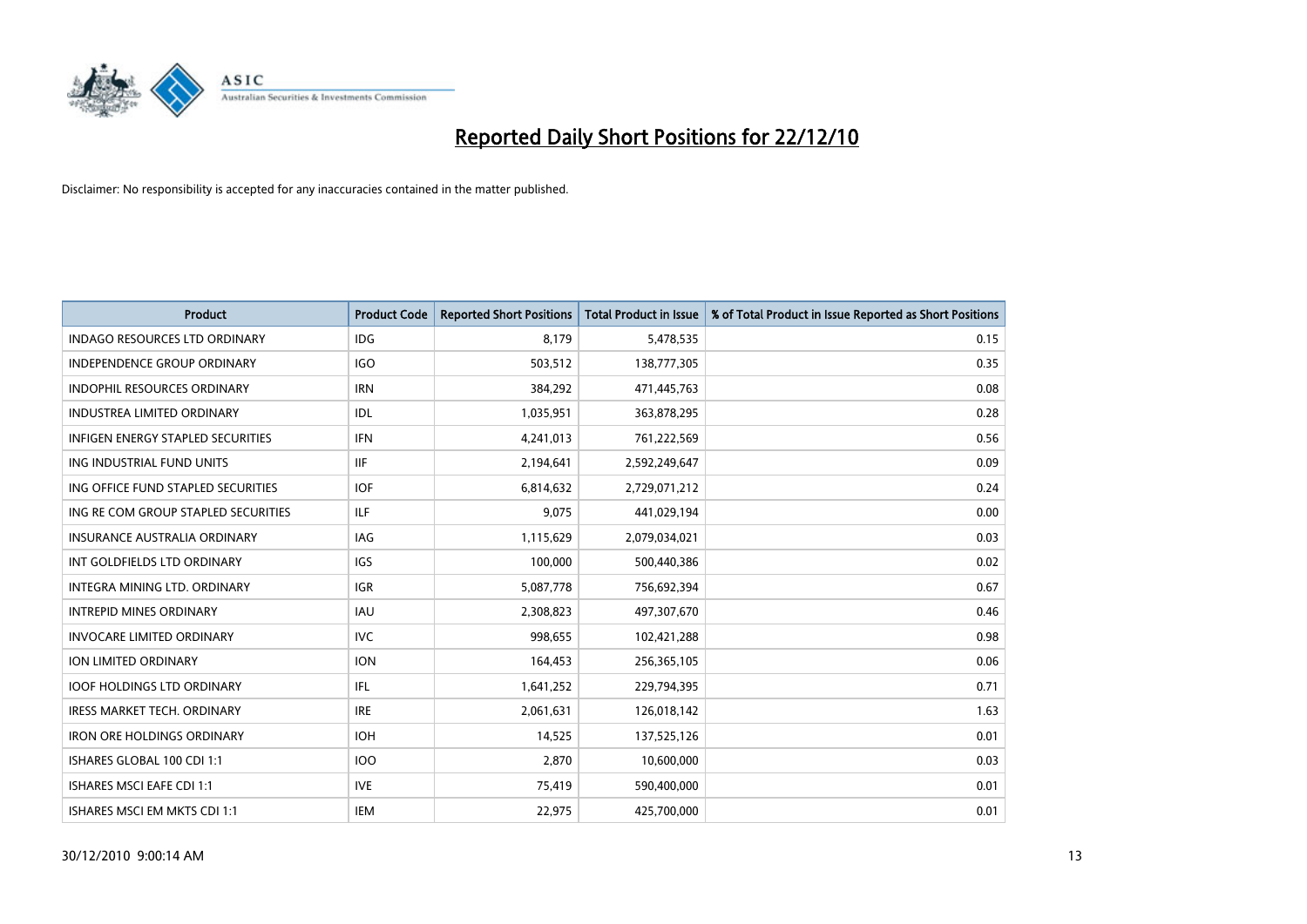

| Product                                  | <b>Product Code</b> | <b>Reported Short Positions</b> | <b>Total Product in Issue</b> | % of Total Product in Issue Reported as Short Positions |
|------------------------------------------|---------------------|---------------------------------|-------------------------------|---------------------------------------------------------|
| ISHARES S&P 500 CDI 1:1                  | <b>IVV</b>          | 22,520                          | 116,350,000                   | 0.02                                                    |
| ISHARES S&P ASIA 50 CDI 1:1              | IAA                 | 15,908                          | 1,700,000                     | 0.94                                                    |
| <b>ISHARES S&amp;P EU 350 CDI 1:1</b>    | IEU                 | 8,317                           | 50,800,000                    | 0.02                                                    |
| <b>ISOFT GROUP LIMITED ORDINARY</b>      | <b>ISF</b>          | 4,701,358                       | 1,070,595,874                 | 0.43                                                    |
| <b>IVANHOE AUSTRALIA ORDINARY</b>        | <b>IVA</b>          | 311,663                         | 418,410,103                   | 0.08                                                    |
| <b>JABIRU METALS LTD ORDINARY</b>        | <b>JML</b>          | 83,339                          | 552,619,180                   | 0.01                                                    |
| JAMES HARDIE INDUST CHESS DEPOSITARY INT | <b>IHX</b>          | 16,401,245                      | 436,070,585                   | 3.74                                                    |
| <b>JAMESON RESOURCES ORDINARY</b>        | JAL                 | 1,600,000                       | 63,885,910                    | 2.50                                                    |
| <b>JB HI-FI LIMITED ORDINARY</b>         | <b>IBH</b>          | 8,596,996                       | 109,223,945                   | 7.86                                                    |
| <b>KAGARA LTD ORDINARY</b>               | KZL                 | 2,080,125                       | 707,789,717                   | 0.28                                                    |
| KANGAROO RES LTD ORDINARY                | <b>KRL</b>          | 9,242,004                       | 801,491,752                   | 1.15                                                    |
| KAROON GAS AUSTRALIA ORDINARY            | <b>KAR</b>          | 122,409                         | 217,295,769                   | 0.05                                                    |
| KATHMANDU HOLD LTD ORDINARY              | <b>KMD</b>          | 344,513                         | 200,000,000                   | 0.17                                                    |
| <b>KENTOR GOLD LIMITED ORDINARY</b>      | KGL                 | 199,078                         | 1,061,592,950                 | 0.02                                                    |
| <b>KEYBRIDGE CAPITAL ORDINARY</b>        | <b>KBC</b>          | 5,999                           | 172,070,564                   | 0.00                                                    |
| KIMBERLEY METALS LTD ORDINARY            | KBL                 | 1,821                           | 161,356,672                   | 0.00                                                    |
| KINGSGATE CONSOLID. ORDINARY             | <b>KCN</b>          | 1,416,361                       | 102,032,231                   | 1.39                                                    |
| KINGSROSE MINING LTD ORDINARY            | <b>KRM</b>          | 147,440                         | 249,818,060                   | 0.06                                                    |
| LEIGHTON HOLDINGS ORDINARY               | LEI                 | 4,051,466                       | 300,889,299                   | 1.32                                                    |
| LEND LEASE GROUP UNIT/ORD STAPLED        | LLC                 | 1,489,774                       | 565,558,754                   | 0.28                                                    |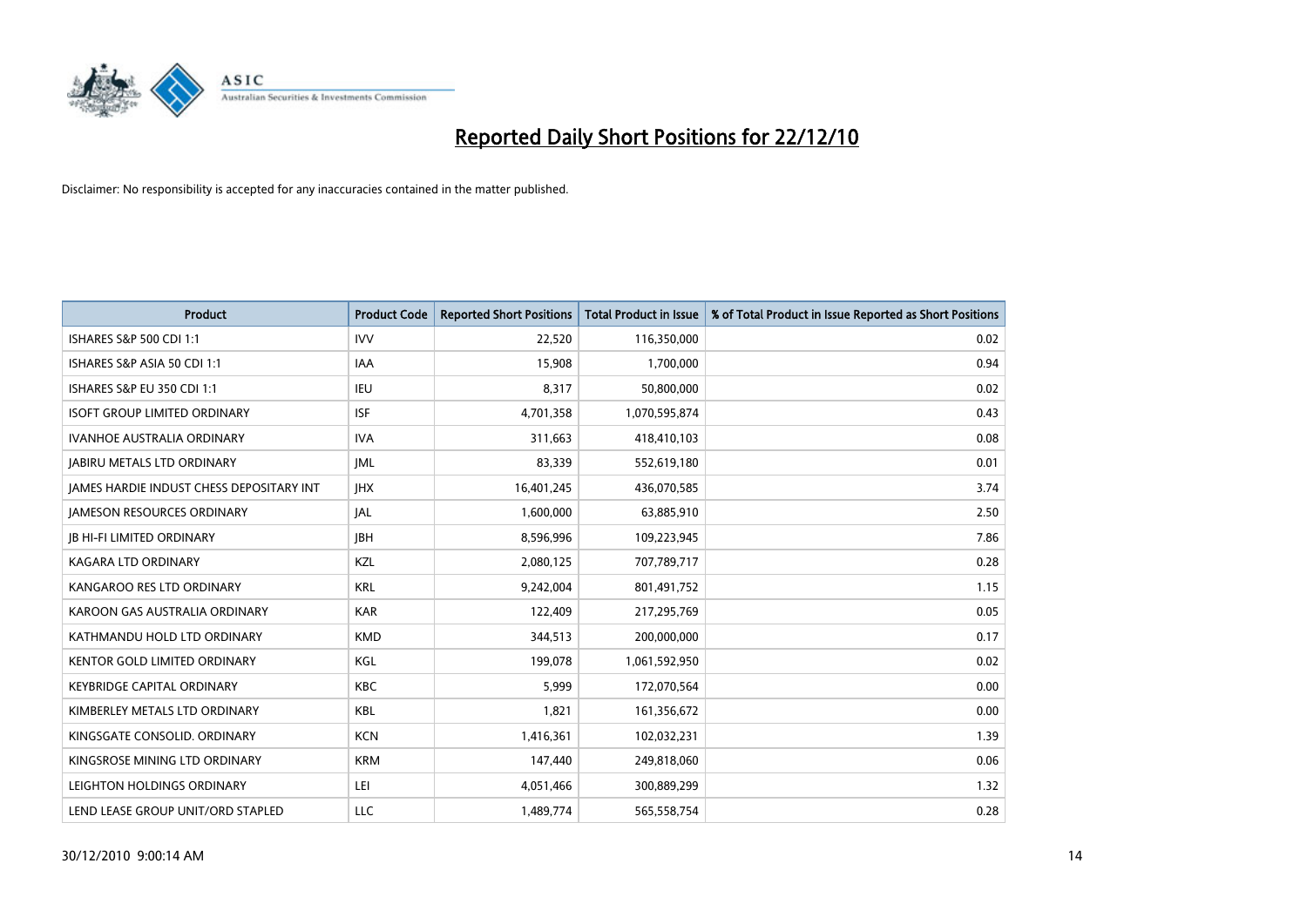

| <b>Product</b>                        | <b>Product Code</b> | <b>Reported Short Positions</b> | <b>Total Product in Issue</b> | % of Total Product in Issue Reported as Short Positions |
|---------------------------------------|---------------------|---------------------------------|-------------------------------|---------------------------------------------------------|
| LINC ENERGY LTD ORDINARY              | <b>LNC</b>          | 5,826,873                       | 499,252,239                   | 1.15                                                    |
| LYNAS CORPORATION ORDINARY            | <b>LYC</b>          | 39,803,425                      | 1,662,499,093                 | 2.39                                                    |
| M2 TELECOMMUNICATION ORDINARY         | <b>MTU</b>          | 2.700                           | 122,827,336                   | 0.00                                                    |
| MAC SERVICES (THE) ORDINARY           | <b>MSL</b>          | 65,667                          | 165,966,692                   | 0.04                                                    |
| MACARTHUR COAL ORDINARY               | <b>MCC</b>          | 1,311,011                       | 299,476,903                   | 0.42                                                    |
| <b>MACMAHON HOLDINGS ORDINARY</b>     | <b>MAH</b>          | 3,583,572                       | 733,711,705                   | 0.49                                                    |
| MACO ATLAS ROADS GRP ORDINARY STAPLED | <b>MQA</b>          | 3,342,102                       | 452,345,907                   | 0.73                                                    |
| MACQUARIE GROUP LTD ORDINARY          | <b>MOG</b>          | 3,588,142                       | 346,712,482                   | 1.01                                                    |
| <b>MANTRA RESOURCES ORDINARY</b>      | <b>MRU</b>          | 65,112                          | 130,229,188                   | 0.05                                                    |
| MAP GROUP STAPLED US PROHIBIT.        | <b>MAP</b>          | 1,359,281                       | 1,861,210,782                 | 0.08                                                    |
| <b>MARION ENERGY ORDINARY</b>         | <b>MAE</b>          | 332,494                         | 863,960,474                   | 0.04                                                    |
| <b>MATRIX C &amp; E LTD ORDINARY</b>  | <b>MCE</b>          | 72,878                          | 72,964,098                    | 0.10                                                    |
| MCMILLAN SHAKESPEARE ORDINARY         | <b>MMS</b>          | 204,520                         | 67,874,101                    | 0.30                                                    |
| MCPHERSON'S LTD ORDINARY              | <b>MCP</b>          | 17,139                          | 71,651,758                    | 0.02                                                    |
| MEDUSA MINING LTD ORDINARY            | <b>MML</b>          | 1,584,800                       | 188,233,911                   | 0.84                                                    |
| MELBOURNE IT LIMITED ORDINARY         | MLB                 | 136,142                         | 80,031,955                    | 0.17                                                    |
| MEO AUSTRALIA LTD ORDINARY            | <b>MEO</b>          | 486,342                         | 539,913,260                   | 0.08                                                    |
| MERMAID MARINE ORDINARY               | <b>MRM</b>          | 152,916                         | 213,383,546                   | 0.06                                                    |
| MESOBLAST LIMITED ORDINARY            | <b>MSB</b>          | 90,856                          | 158,140,556                   | 0.06                                                    |
| METALS X LIMITED ORDINARY             | <b>MLX</b>          | 326,940                         | 1,365,661,782                 | 0.03                                                    |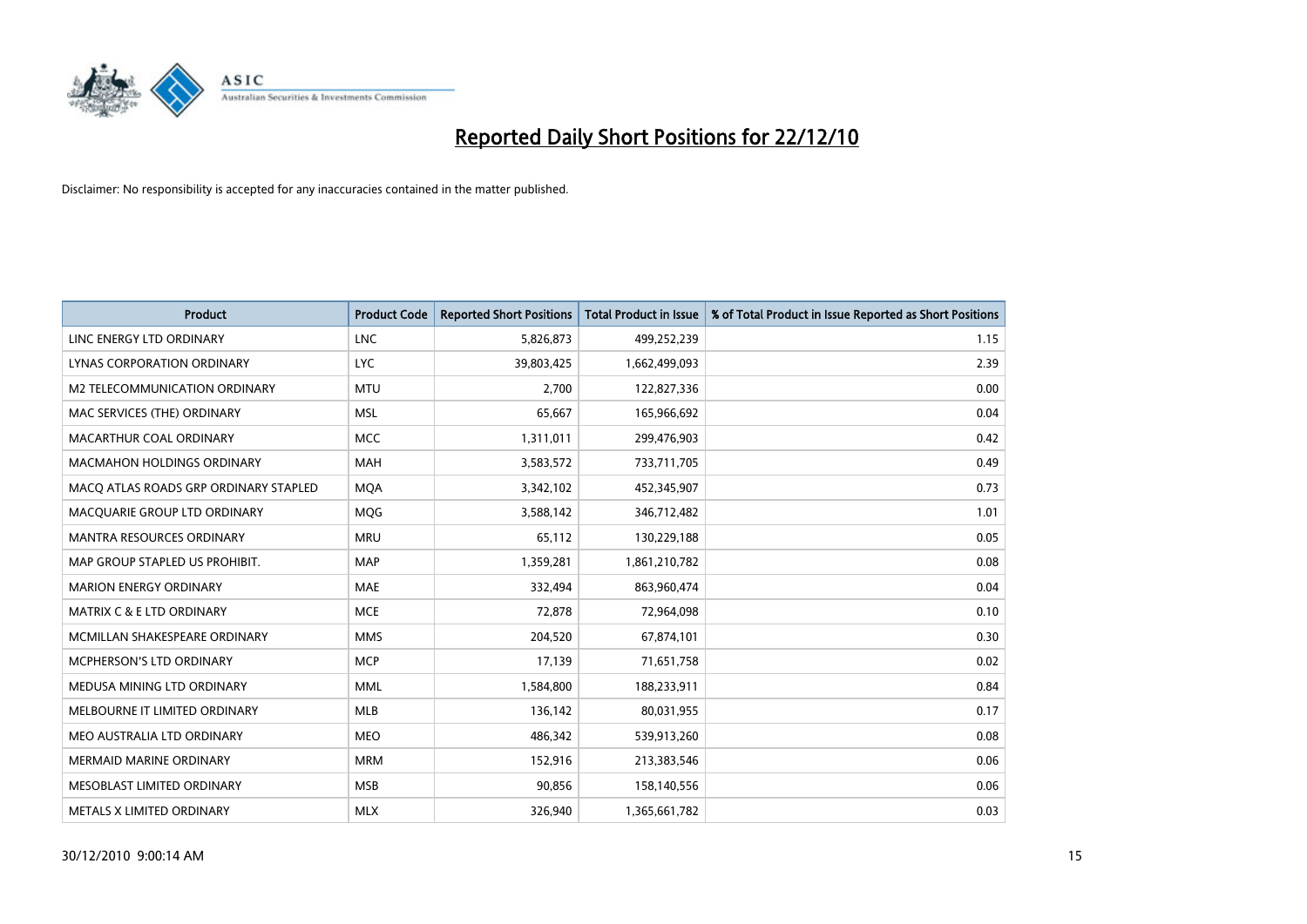

| Product                           | <b>Product Code</b> | <b>Reported Short Positions</b> | <b>Total Product in Issue</b> | % of Total Product in Issue Reported as Short Positions |
|-----------------------------------|---------------------|---------------------------------|-------------------------------|---------------------------------------------------------|
| METCASH LIMITED ORDINARY          | <b>MTS</b>          | 18,792,961                      | 768,787,804                   | 2.46                                                    |
| METGASCO LIMITED ORDINARY         | <b>MEL</b>          | 235,435                         | 252,460,972                   | 0.09                                                    |
| MICLYN EXP OFFSHR ORDINARY        | <b>MIO</b>          | 136,770                         | 271,700,000                   | 0.05                                                    |
| MINARA RESOURCES ORDINARY         | <b>MRE</b>          | 6,061,742                       | 1,167,783,517                 | 0.51                                                    |
| MINCOR RESOURCES NL ORDINARY      | <b>MCR</b>          | 657,459                         | 200,608,804                   | 0.32                                                    |
| MINERAL DEPOSITS ORDINARY         | <b>MDL</b>          | 182,949                         | 60,768,582                    | 0.30                                                    |
| MINERAL RESOURCES. ORDINARY       | <b>MIN</b>          | 241,716                         | 168,219,485                   | 0.13                                                    |
| MIRABELA NICKEL LTD ORDINARY      | <b>MBN</b>          | 9,914,587                       | 491,561,237                   | 2.00                                                    |
| MIRVAC GROUP STAPLED SECURITIES   | <b>MGR</b>          | 1,473,901                       | 3,415,819,357                 | 0.04                                                    |
| <b>MOLOPO ENERGY LTD ORDINARY</b> | <b>MPO</b>          | 1,085,734                       | 250,972,584                   | 0.45                                                    |
| MONADELPHOUS GROUP ORDINARY       | <b>MND</b>          | 365,644                         | 87,521,827                    | 0.42                                                    |
| MORTGAGE CHOICE LTD ORDINARY      | MOC                 | 7,482                           | 119,948,255                   | 0.01                                                    |
| <b>MOUNT GIBSON IRON ORDINARY</b> | <b>MGX</b>          | 3,977,124                       | 1,082,570,693                 | 0.36                                                    |
| MULTIPLEX SITES SITES             | <b>MXUPA</b>        | 84                              | 4,500,000                     | 0.00                                                    |
| MURCHISON METALS LTD ORDINARY     | <b>MMX</b>          | 9,636,116                       | 435,884,268                   | 2.21                                                    |
| <b>MYER HOLDINGS LTD ORDINARY</b> | <b>MYR</b>          | 17,418,931                      | 582,297,884                   | 2.99                                                    |
| MYSTATE LIMITED ORDINARY          | <b>MYS</b>          | 1,400                           | 67,439,158                    | 0.00                                                    |
| NATIONAL AUST, BANK ORDINARY      | <b>NAB</b>          | 9,993,893                       | 2,137,640,047                 | 0.46                                                    |
| NATURAL FUEL LIMITED ORDINARY     | <b>NFL</b>          | 1                               | 721,912                       | 0.00                                                    |
| NAVITAS LIMITED ORDINARY          | <b>NVT</b>          | 3,962,159                       | 368,766,367                   | 1.07                                                    |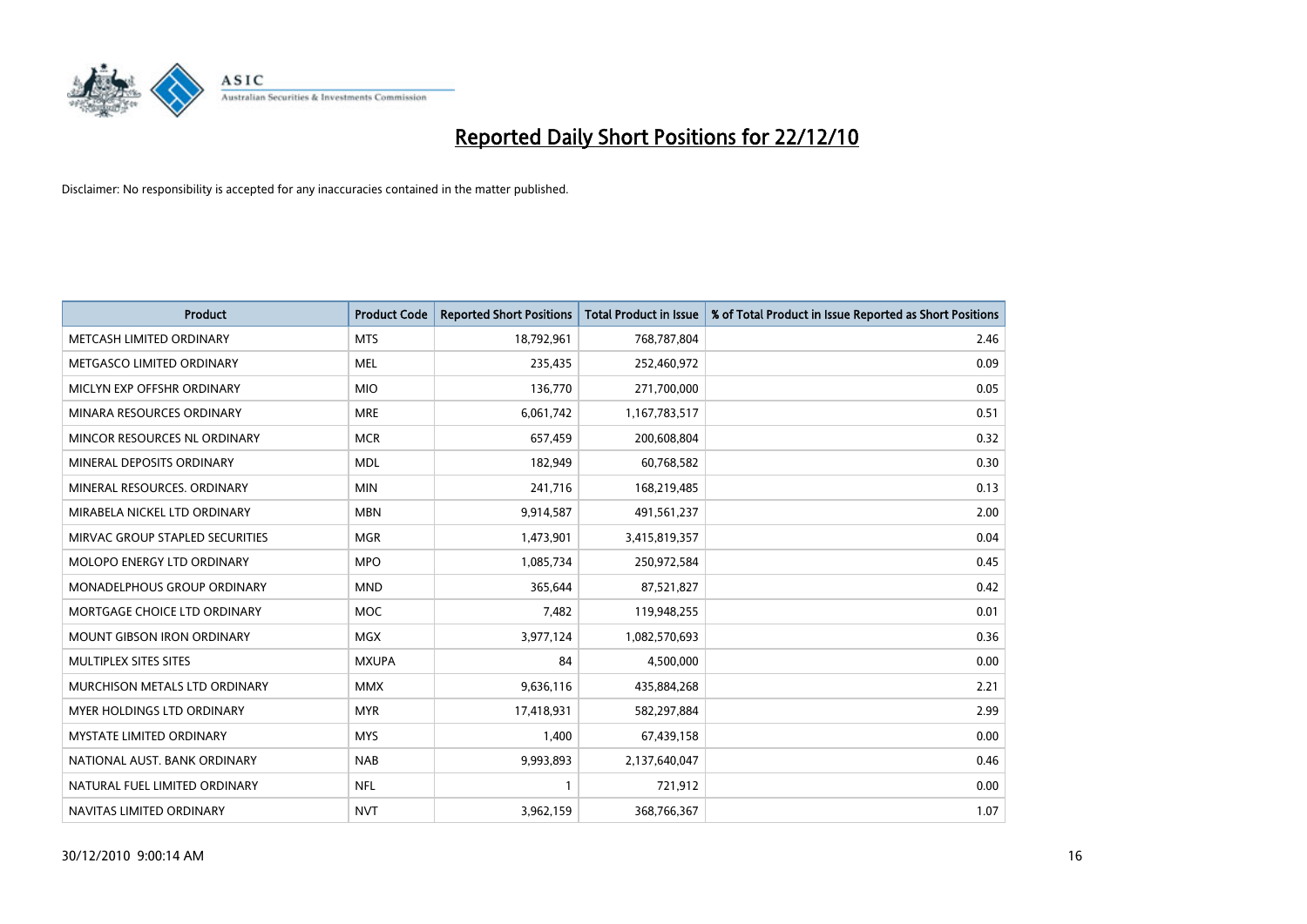

| Product                               | <b>Product Code</b> | <b>Reported Short Positions</b> | <b>Total Product in Issue</b> | % of Total Product in Issue Reported as Short Positions |
|---------------------------------------|---------------------|---------------------------------|-------------------------------|---------------------------------------------------------|
| NEPTUNE MARINE ORDINARY               | <b>NMS</b>          | 2,024,949                       | 442,245,734                   | 0.45                                                    |
| NEW HOPE CORPORATION ORDINARY         | <b>NHC</b>          | 586,239                         | 830,230,549                   | 0.07                                                    |
| NEWCREST MINING ORDINARY              | <b>NCM</b>          | 3,629,752                       | 765,211,675                   | 0.43                                                    |
| NEWS CORP A NON-VOTING CDI            | <b>NWSLV</b>        | 84,971                          | 1,828,208,910                 | 0.00                                                    |
| NEWS CORP B VOTING CDI                | <b>NWS</b>          | 7,074,838                       | 798,520,953                   | 0.89                                                    |
| NEXBIS LIMITED ORDINARY               | <b>NBS</b>          | 63,733                          | 798,356,704                   | 0.01                                                    |
| NEXUS ENERGY LIMITED ORDINARY         | <b>NXS</b>          | 6,018,335                       | 1,020,257,304                 | 0.59                                                    |
| NIB HOLDINGS LIMITED ORDINARY         | <b>NHF</b>          | 4,911                           | 468,215,782                   | 0.00                                                    |
| NICK SCALI LIMITED ORDINARY           | <b>NCK</b>          | 35,846                          | 81,000,000                    | 0.04                                                    |
| NIDO PETROLEUM ORDINARY               | <b>NDO</b>          | 63,244                          | 1,340,630,321                 | 0.00                                                    |
| NKWE PLATINUM 10C US COMMON           | <b>NKP</b>          | 353,796                         | 559,651,184                   | 0.07                                                    |
| NORTHERN CREST ORDINARY               | <b>NOC</b>          | 24,345                          | 116,074,781                   | 0.02                                                    |
| NORTHERN IRON LTD ORDINARY            | <b>NFE</b>          | 1,262,493                       | 336,084,863                   | 0.38                                                    |
| NOVOGEN LIMITED ORDINARY              | <b>NRT</b>          | 56,449                          | 102,125,894                   | 0.06                                                    |
| NRW HOLDINGS LIMITED ORDINARY         | <b>NWH</b>          | 645,971                         | 251,223,000                   | 0.25                                                    |
| NUCOAL RESOURCES NL ORDINARY          | <b>NCR</b>          | 32,489                          | 362,528,869                   | 0.01                                                    |
| NUFARM LIMITED ORDINARY               | <b>NUF</b>          | 3,083,975                       | 261,775,731                   | 1.18                                                    |
| NUPLEX INDUSTRIES ORDINARY            | <b>NPX</b>          | 77,095                          | 195,060,783                   | 0.04                                                    |
| <b>OAKTON LIMITED ORDINARY</b>        | <b>OKN</b>          | 810,347                         | 93,674,235                    | 0.86                                                    |
| OCEANAGOLD CORP. CHESS DEPOSITARY INT | OGC                 | 368,628                         | 261,934,278                   | 0.14                                                    |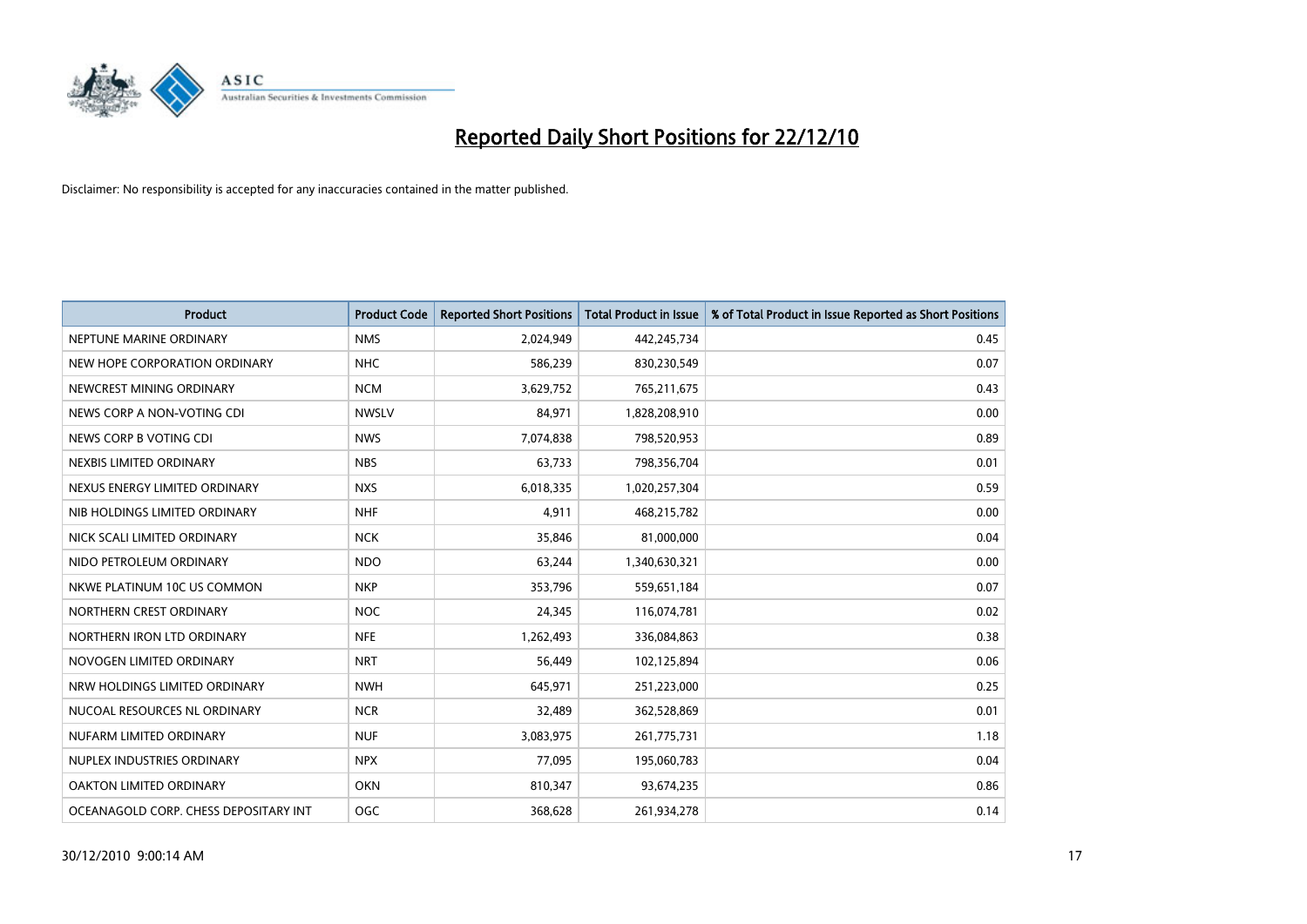

| Product                                 | <b>Product Code</b> | <b>Reported Short Positions</b> | <b>Total Product in Issue</b> | % of Total Product in Issue Reported as Short Positions |
|-----------------------------------------|---------------------|---------------------------------|-------------------------------|---------------------------------------------------------|
| OCEANIA CAPITAL LTD ORDINARY            | <b>OCP</b>          | 2,500                           | 91,921,295                    | 0.00                                                    |
| OIL SEARCH LTD ORDINARY                 | OSH                 | 9,795,626                       | 1,312,888,303                 | 0.73                                                    |
| OM HOLDINGS LIMITED ORDINARY            | OMH                 | 2,112,831                       | 503,085,150                   | 0.42                                                    |
| <b>ONESTEEL LIMITED ORDINARY</b>        | OST                 | 5,066,986                       | 1,334,723,421                 | 0.36                                                    |
| ORICA LIMITED ORDINARY                  | ORI                 | 1,052,345                       | 362,100,430                   | 0.28                                                    |
| ORIGIN ENERGY ORDINARY                  | <b>ORG</b>          | 3,233,772                       | 884,738,512                   | 0.34                                                    |
| OROCOBRE LIMITED ORDINARY               | <b>ORE</b>          | 19,332                          | 91,181,996                    | 0.02                                                    |
| OROTONGROUP LIMITED ORDINARY            | ORL                 | 12,245                          | 40,880,902                    | 0.03                                                    |
| OTTO ENERGY LIMITED ORDINARY            | OEL                 | 109,204                         | 1,134,540,071                 | 0.01                                                    |
| <b>OZ MINERALS ORDINARY</b>             | <b>OZL</b>          | 20,476,455                      | 3,238,546,504                 | 0.59                                                    |
| PACIFIC BRANDS ORDINARY                 | <b>PBG</b>          | 3,677,403                       | 931,386,248                   | 0.41                                                    |
| PALADIN ENERGY LTD ORDINARY             | <b>PDN</b>          | 18,254,975                      | 725,357,086                   | 2.53                                                    |
| PANAUST LIMITED ORDINARY                | <b>PNA</b>          | 3,509,831                       | 2,955,176,819                 | 0.11                                                    |
| PANORAMIC RESOURCES ORDINARY            | PAN                 | 1,004,681                       | 206,087,842                   | 0.49                                                    |
| PAPERLINX LIMITED ORDINARY              | <b>PPX</b>          | 8,743,215                       | 603,580,761                   | 1.43                                                    |
| PAPERLINX SPS TRUST STEP UP PERP. PREF. | <b>PXUPA</b>        | 5,000                           | 2,850,000                     | 0.18                                                    |
| PATTIES FOODS LTD ORDINARY              | PFL                 | $\mathbf{1}$                    | 138,908,853                   | 0.00                                                    |
| PEAK RESOURCES ORDINARY                 | <b>PEK</b>          | 364,243                         | 136,057,210                   | 0.26                                                    |
| PEET LIMITED ORDINARY                   | <b>PPC</b>          | 7,680                           | 302,965,804                   | 0.00                                                    |
| PENINSULA ENERGY LTD ORDINARY           | PEN                 | 5,000                           | 1,642,189,656                 | 0.00                                                    |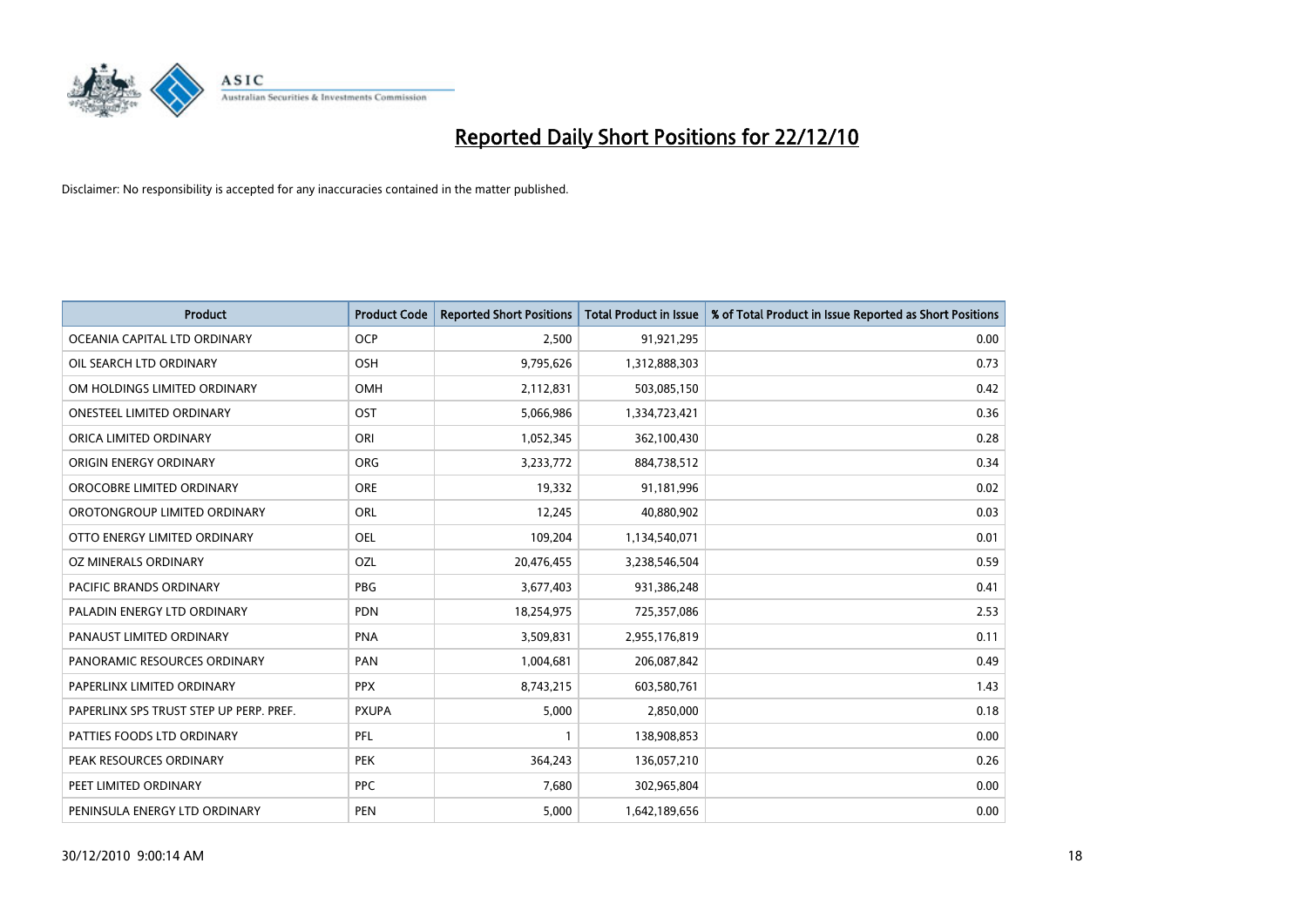

| Product                              | <b>Product Code</b> | <b>Reported Short Positions</b> | <b>Total Product in Issue</b> | % of Total Product in Issue Reported as Short Positions |
|--------------------------------------|---------------------|---------------------------------|-------------------------------|---------------------------------------------------------|
| PERILYA LIMITED ORDINARY             | PEM                 | 488,111                         | 526,075,563                   | 0.09                                                    |
| PERPETUAL LIMITED ORDINARY           | <b>PPT</b>          | 1,907,062                       | 44,140,166                    | 4.33                                                    |
| PERSEUS MINING LTD ORDINARY          | <b>PRU</b>          | 744,522                         | 422,817,088                   | 0.17                                                    |
| PETSEC ENERGY ORDINARY               | <b>PSA</b>          | 223,332                         | 231,283,622                   | 0.10                                                    |
| PHARMAXIS LTD ORDINARY               | <b>PXS</b>          | 1,007,934                       | 226,106,434                   | 0.46                                                    |
| PHOTON GROUP LTD ORDINARY            | PGA                 | 250,510                         | 1,540,543,357                 | 0.02                                                    |
| PIKE RIVER COAL ORDINARY             | <b>PRC</b>          | 257,595                         | 405,513,933                   | 0.06                                                    |
| PLATINUM ASSET ORDINARY              | <b>PTM</b>          | 2,965,564                       | 561,347,878                   | 0.52                                                    |
| PLATINUM AUSTRALIA ORDINARY          | <b>PLA</b>          | 17,015,927                      | 392,430,039                   | 4.35                                                    |
| PLATINUM CAPITAL LTD ORDINARY        | <b>PMC</b>          | $\mathbf{1}$                    | 163,732,888                   | 0.00                                                    |
| PMP LIMITED ORDINARY                 | <b>PMP</b>          | 115,316                         | 335,338,483                   | 0.02                                                    |
| PORT BOUVARD LIMITED ORDINARY        | PBD                 | 6,754                           | 593,868,295                   | 0.00                                                    |
| PREMIER INVESTMENTS ORDINARY         | <b>PMV</b>          | 174,446                         | 155,030,045                   | 0.13                                                    |
| PRIMARY HEALTH CARE ORDINARY         | PRY                 | 12,529,599                      | 496,043,188                   | 2.51                                                    |
| PRIME INFR GROUP. STAPLED SECURITIES | PIH                 | 793,929                         | 351,776,795                   | 0.23                                                    |
| PRIME MEDIA GRP LTD ORDINARY         | <b>PRT</b>          | 2                               | 366,330,303                   | 0.00                                                    |
| PROGEN PHARMACEUTIC ORDINARY         | PGL                 | 151,596                         | 24,709,097                    | 0.61                                                    |
| PROGRAMMED ORDINARY                  | <b>PRG</b>          | 294,778                         | 118,169,908                   | 0.25                                                    |
| PSIVIDA CORP CDI 1:1                 | <b>PVA</b>          | 6,878                           | 7,752,716                     | 0.09                                                    |
| <b>QANTAS AIRWAYS ORDINARY</b>       | QAN                 | 22,147,908                      | 2,265,123,620                 | 0.97                                                    |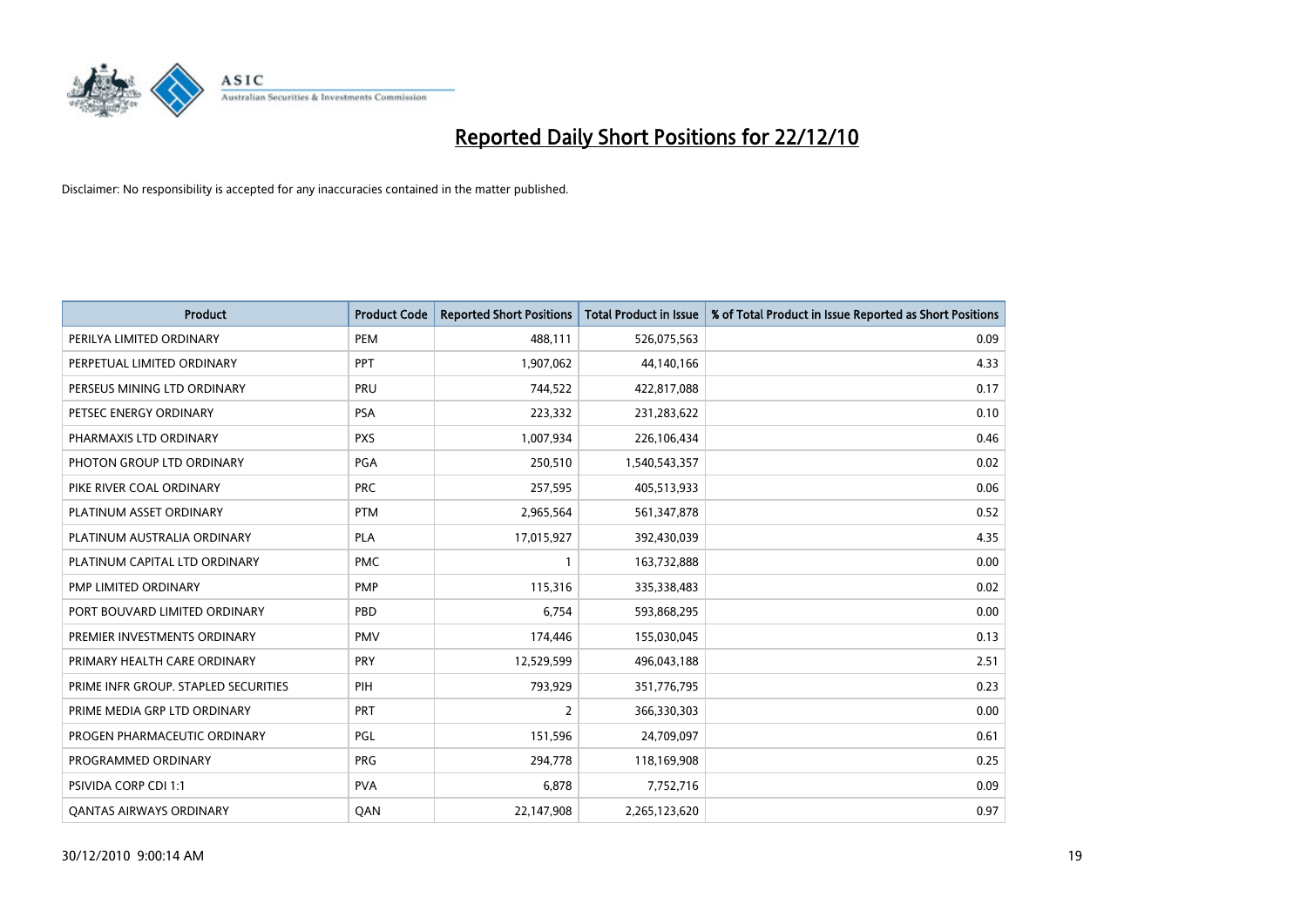

| Product                          | <b>Product Code</b> | <b>Reported Short Positions</b> | <b>Total Product in Issue</b> | % of Total Product in Issue Reported as Short Positions |
|----------------------------------|---------------------|---------------------------------|-------------------------------|---------------------------------------------------------|
| OBE INSURANCE GROUP ORDINARY     | <b>OBE</b>          | 18,780,747                      | 1,051,660,007                 | 1.76                                                    |
| OR NATIONAL LIMITED ORDINARY     | QRN                 | 12,910,637                      | 2,440,000,000                 | 0.51                                                    |
| RAMELIUS RESOURCES ORDINARY      | <b>RMS</b>          | 37,248                          | 291,208,795                   | 0.01                                                    |
| RAMSAY HEALTH CARE ORDINARY      | <b>RHC</b>          | 2,290,918                       | 202,081,252                   | 1.12                                                    |
| RANGE RESOURCES LTD ORDINARY     | <b>RRS</b>          | 750,000                         | 1,214,873,886                 | 0.06                                                    |
| <b>RCR TOMLINSON ORDINARY</b>    | <b>RCR</b>          | 68,067                          | 131,892,672                   | 0.05                                                    |
| <b>REA GROUP ORDINARY</b>        | <b>REA</b>          | 31,265                          | 129,691,280                   | 0.01                                                    |
| RECKON LIMITED ORDINARY          | <b>RKN</b>          | 1,980                           | 133,384,060                   | 0.00                                                    |
| <b>RED FORK ENERGY ORDINARY</b>  | <b>RFE</b>          | 7,696                           | 139,535,000                   | 0.01                                                    |
| <b>REDFLEX HOLDINGS ORDINARY</b> | <b>RDF</b>          | 858                             | 110,345,599                   | 0.00                                                    |
| REED RESOURCES LTD ORDINARY      | <b>RDR</b>          | 268,205                         | 192,271,768                   | 0.14                                                    |
| <b>REGIS RESOURCES ORDINARY</b>  | <b>RRL</b>          | 2,472,636                       | 429,800,434                   | 0.57                                                    |
| RESMED INC CDI 10:1              | <b>RMD</b>          | 7,549,908                       | 1,516,163,980                 | 0.48                                                    |
| <b>RESOLUTE MINING ORDINARY</b>  | <b>RSG</b>          | 5,615,075                       | 451,648,787                   | 1.26                                                    |
| RESOURCE EQUIP LTD ORDINARY      | <b>RQL</b>          | 229,382                         | 167,054,911                   | 0.14                                                    |
| RESOURCE GENERATION ORDINARY     | <b>RES</b>          | 157,911                         | 243,900,530                   | 0.06                                                    |
| RETAIL FOOD GROUP ORDINARY       | <b>RFG</b>          | 1,521                           | 107,275,258                   | 0.00                                                    |
| REVERSE CORP LIMITED ORDINARY    | <b>REF</b>          | 25,141                          | 92,382,175                    | 0.03                                                    |
| REX MINERALS LIMITED ORDINARY    | <b>RXM</b>          | 87,425                          | 150,284,460                   | 0.05                                                    |
| RHG LIMITED ORDINARY             | <b>RHG</b>          | 63,129                          | 318,745,978                   | 0.01                                                    |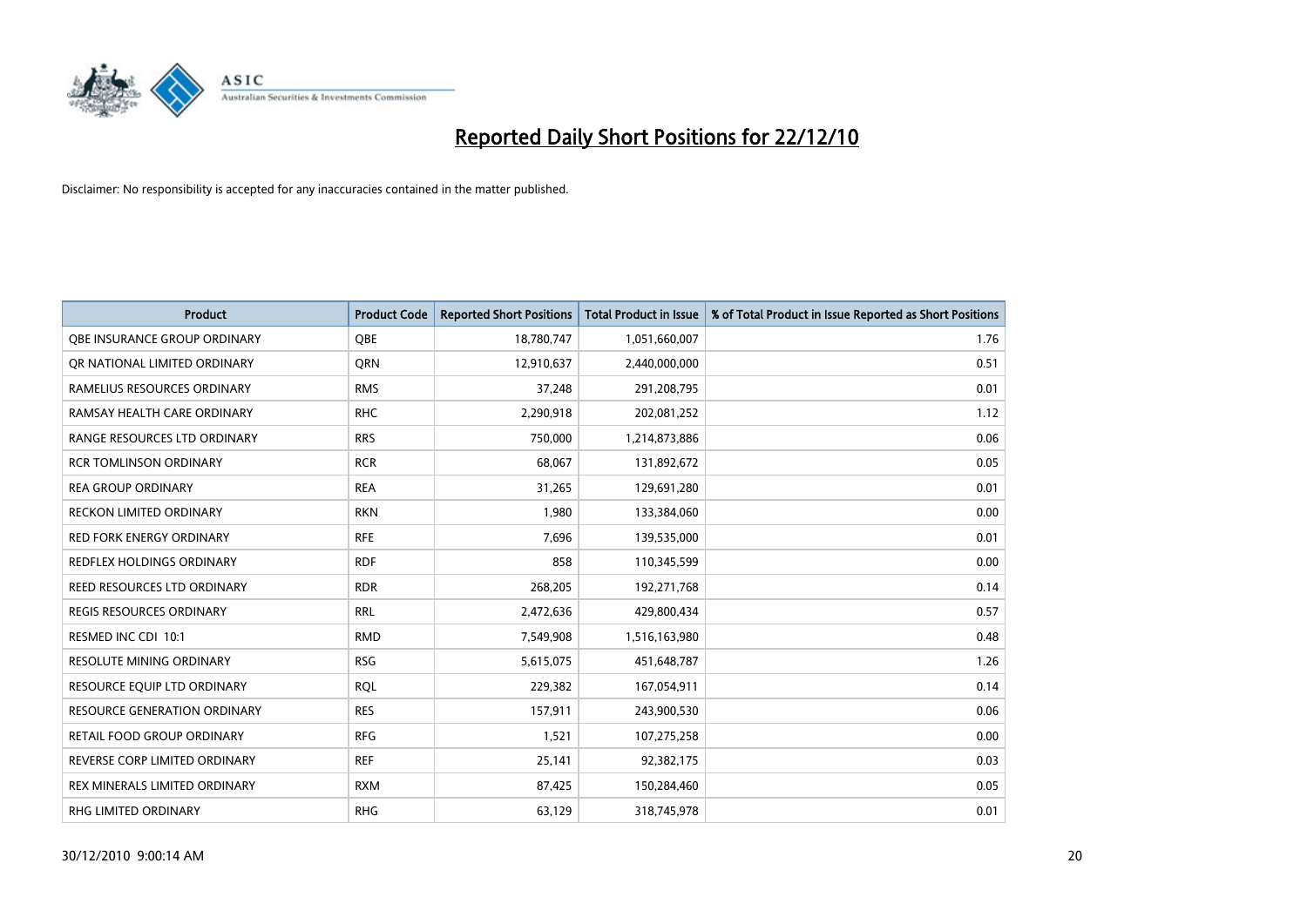

| Product                            | <b>Product Code</b> | <b>Reported Short Positions</b> | <b>Total Product in Issue</b> | % of Total Product in Issue Reported as Short Positions |
|------------------------------------|---------------------|---------------------------------|-------------------------------|---------------------------------------------------------|
| <b>RIDLEY CORPORATION ORDINARY</b> | <b>RIC</b>          | 53,937                          | 307,817,071                   | 0.02                                                    |
| RIO TINTO LIMITED ORDINARY         | <b>RIO</b>          | 16,799,304                      | 435,758,720                   | 3.83                                                    |
| RIVERCITY MOTORWAY STAPLED         | <b>RCY</b>          | 400,208                         | 957,010,115                   | 0.04                                                    |
| RIVERSDALE MINING ORDINARY         | <b>RIV</b>          | 1,214,013                       | 236,546,188                   | 0.50                                                    |
| <b>ROBUST RESOURCES ORDINARY</b>   | <b>ROL</b>          | 8,382                           | 84,144,097                    | 0.01                                                    |
| ROC OIL COMPANY ORDINARY           | <b>ROC</b>          | 1,452,357                       | 713,154,560                   | 0.21                                                    |
| SAI GLOBAL LIMITED ORDINARY        | SAI                 | 451,248                         | 197,905,160                   | 0.22                                                    |
| SALMAT LIMITED ORDINARY            | <b>SLM</b>          | 80,648                          | 159,749,049                   | 0.05                                                    |
| SAMSON OIL & GAS LTD ORDINARY      | SSN                 | 436,000                         | 1,664,588,164                 | 0.03                                                    |
| SANDFIRE RESOURCES ORDINARY        | <b>SFR</b>          | 127,343                         | 148,157,539                   | 0.09                                                    |
| SANTOS LTD ORDINARY                | <b>STO</b>          | 2,430,808                       | 834,231,056                   | 0.28                                                    |
| SARACEN MINERAL ORDINARY           | <b>SAR</b>          | 401,583                         | 492,151,415                   | 0.08                                                    |
| SEDGMAN LIMITED ORDINARY           | <b>SDM</b>          | 181,047                         | 207,997,898                   | 0.08                                                    |
| SEEK LIMITED ORDINARY              | <b>SEK</b>          | 2,628,551                       | 336,584,488                   | 0.76                                                    |
| SENETAS CORPORATION ORDINARY       | <b>SEN</b>          | 756,999                         | 461,522,263                   | 0.16                                                    |
| SERVCORP LIMITED ORDINARY          | SRV                 | 62,543                          | 98,440,807                    | 0.06                                                    |
| SERVICE STREAM ORDINARY            | SSM                 | 344,663                         | 283,418,867                   | 0.12                                                    |
| SEVEN GROUP HOLDINGS ORDINARY      | <b>SVW</b>          | 162,370                         | 305,410,281                   | 0.05                                                    |
| SIGMA PHARMACEUTICAL ORDINARY      | <b>SIP</b>          | 10,300,012                      | 1,178,626,572                 | 0.88                                                    |
| SILEX SYSTEMS ORDINARY             | <b>SLX</b>          | 128,729                         | 166,106,391                   | 0.07                                                    |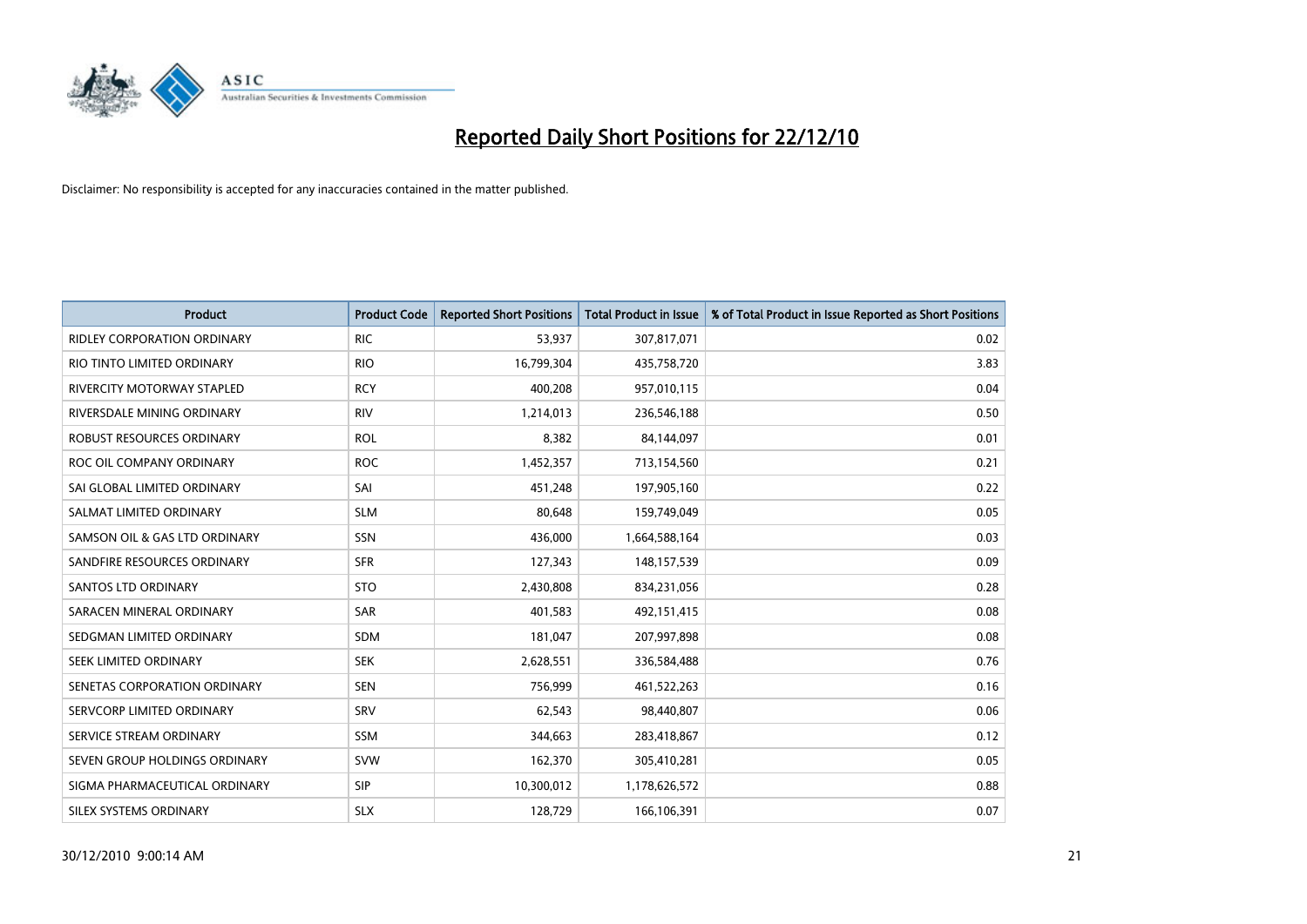

| <b>Product</b>                            | <b>Product Code</b> | <b>Reported Short Positions</b> | <b>Total Product in Issue</b> | % of Total Product in Issue Reported as Short Positions |
|-------------------------------------------|---------------------|---------------------------------|-------------------------------|---------------------------------------------------------|
| SILVER LAKE RESOURCE ORDINARY             | <b>SLR</b>          | 379,270                         | 178,882,838                   | 0.22                                                    |
| SIMS METAL MGMT LTD ORDINARY              | <b>SGM</b>          | 3,984,855                       | 204,892,257                   | 1.93                                                    |
| SINGAPORE TELECOMM. CHESS DEPOSITARY INT  | SGT                 | 2,932,028                       | 369,458,397                   | 0.79                                                    |
| SKILLED GROUP LTD ORDINARY                | <b>SKE</b>          | 246,799                         | 190,738,408                   | 0.12                                                    |
| SKY CITY ENTERTAIN, ORDINARY              | <b>SKC</b>          | 3,473,917                       | 575,114,687                   | 0.60                                                    |
| <b>SKY NETWORK ORDINARY</b>               | <b>SKT</b>          | 198,560                         | 389,139,785                   | 0.05                                                    |
| SMS MANAGEMENT, ORDINARY                  | <b>SMX</b>          | 33,686                          | 67,661,358                    | 0.05                                                    |
| SONIC HEALTHCARE ORDINARY                 | <b>SHL</b>          | 5,198,263                       | 388,429,875                   | 1.36                                                    |
| SOUL PATTINSON (W.H) ORDINARY             | SOL                 | 792                             | 238,640,580                   | 0.00                                                    |
| SP AUSNET STAPLED SECURITIES              | <b>SPN</b>          | 8,192,454                       | 2,748,353,504                 | 0.29                                                    |
| SPARK INFRASTRUCTURE STAPLEDNOTE&UNIT DEF | <b>SKIDA</b>        | 2,847,261                       | 1,326,734,264                 | 0.21                                                    |
| SPDR 200 FUND ETF UNITS                   | <b>STW</b>          | 17,527                          | 57,528,081                    | 0.03                                                    |
| SPECIALTY FASHION ORDINARY                | <b>SFH</b>          | 856,273                         | 191,268,264                   | 0.44                                                    |
| SPHERE MINERALS LTD ORDINARY              | <b>SPH</b>          | 7,507                           | 171,348,151                   | 0.00                                                    |
| SPOTLESS GROUP LTD ORDINARY               | <b>SPT</b>          | 1,435,464                       | 261,070,153                   | 0.55                                                    |
| ST BARBARA LIMITED ORDINARY               | SBM                 | 3,375,095                       | 325,615,389                   | 1.04                                                    |
| STAGING CONNECTIONS ORDINARY              | <b>STG</b>          | 2,917,189                       | 78,317,726                    | 3.72                                                    |
| STANMORE COAL LTD ORDINARY                | <b>SMR</b>          | 37,731                          | 86,750,738                    | 0.04                                                    |
| STARPHARMA HOLDINGS ORDINARY              | <b>SPL</b>          | 7,690                           | 241,397,208                   | 0.00                                                    |
| STH AMERICAN COR LTD ORDINARY             | SAY                 | 9,200                           | 233,651,371                   | 0.00                                                    |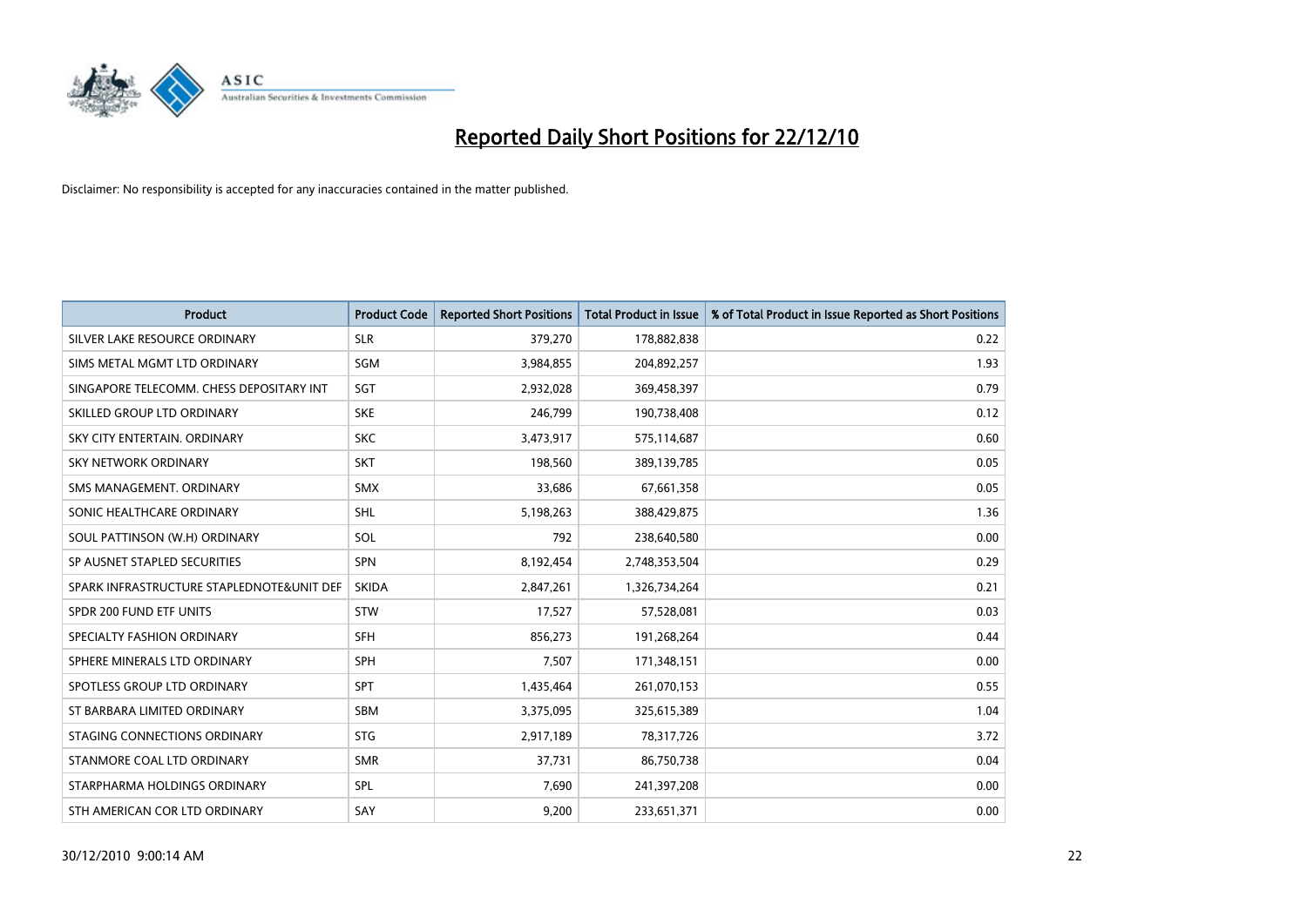

| <b>Product</b>                      | <b>Product Code</b> | <b>Reported Short Positions</b> | Total Product in Issue | % of Total Product in Issue Reported as Short Positions |
|-------------------------------------|---------------------|---------------------------------|------------------------|---------------------------------------------------------|
| STHN CROSS MEDIA ORDINARY           | SXL                 | 398,326                         | 378,827,750            | 0.10                                                    |
| STOCKLAND UNITS/ORD STAPLED         | SGP                 | 10,222,946                      | 2,383,036,717          | 0.42                                                    |
| STRAITS RESOURCES ORDINARY          | SRL                 | 2,919,937                       | 255,203,613            | 1.13                                                    |
| STW COMMUNICATIONS ORDINARY         | SGN                 | 257,336                         | 364,310,964            | 0.07                                                    |
| SUNCORP GROUP LTD ORDINARY          | <b>SUN</b>          | 4,519,854                       | 1,281,390,524          | 0.33                                                    |
| SUNDANCE RESOURCES ORDINARY         | <b>SDL</b>          | 13,577,622                      | 2,710,395,932          | 0.50                                                    |
| SUNLAND GROUP LTD ORDINARY          | <b>SDG</b>          | 54,247                          | 226,093,183            | 0.01                                                    |
| SUPER RET REP LTD ORDINARY          | SUL                 | 122,496                         | 128,902,619            | 0.09                                                    |
| SWICK MINING ORDINARY               | <b>SWK</b>          | 1,548                           | 236,724,970            | 0.00                                                    |
| SYMEX HOLDINGS ORDINARY             | <b>SYM</b>          | 6,633                           | 125,037,628            | 0.01                                                    |
| TABCORP HOLDINGS LTD ORDINARY       | <b>TAH</b>          | 2,034,369                       | 684,918,140            | 0.30                                                    |
| <b>TALENT2 INTERNATION ORDINARY</b> | <b>TWO</b>          | $\overline{7}$                  | 141,671,625            | 0.00                                                    |
| TALISMAN MINING ORDINARY            | <b>TLM</b>          | 98,901                          | 122,019,418            | 0.08                                                    |
| <b>TANAMI GOLD NL ORDINARY</b>      | <b>TAM</b>          | 36,201                          | 260,947,676            | 0.01                                                    |
| TAP OIL LIMITED ORDINARY            | <b>TAP</b>          | 59,117                          | 240,967,311            | 0.03                                                    |
| TASSAL GROUP LIMITED ORDINARY       | <b>TGR</b>          | 133,031                         | 146,304,404            | 0.08                                                    |
| TATTS GROUP LTD ORDINARY            | <b>TTS</b>          | 7,439,396                       | 1,300,888,465          | 0.57                                                    |
| TELECOM CORPORATION ORDINARY        | <b>TEL</b>          | 11,313,674                      | 1,924,622,088          | 0.58                                                    |
| TELSTRA CORPORATION, ORDINARY       | <b>TLS</b>          | 9,446,162                       | 12,443,074,357         | 0.07                                                    |
| TEN NETWORK HOLDINGS ORDINARY       | <b>TEN</b>          | 14,182,299                      | 1,045,236,720          | 1.37                                                    |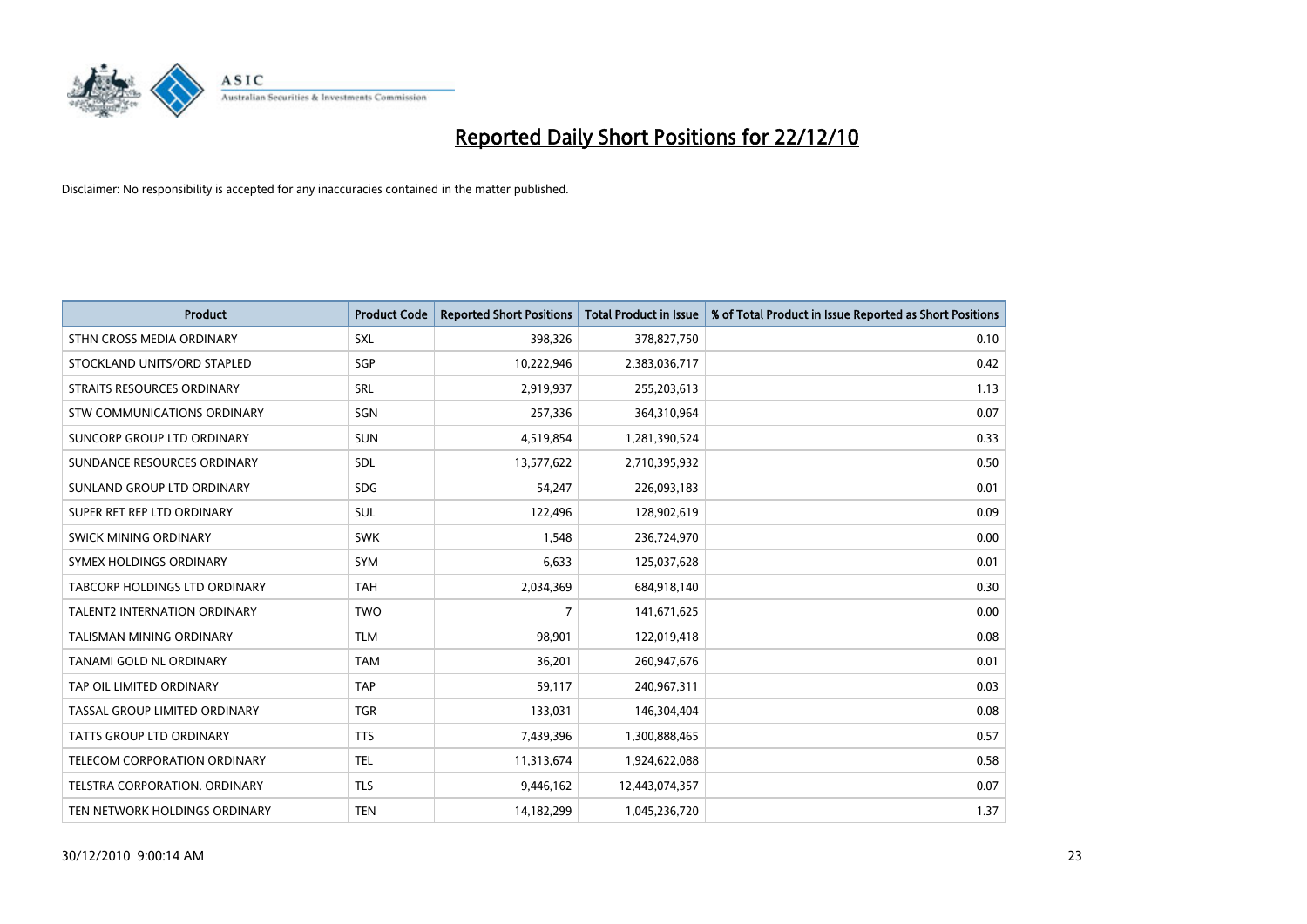

| Product                                 | <b>Product Code</b> | <b>Reported Short Positions</b> | <b>Total Product in Issue</b> | % of Total Product in Issue Reported as Short Positions |
|-----------------------------------------|---------------------|---------------------------------|-------------------------------|---------------------------------------------------------|
| TERANGA GOLD CORP CDI 1:1               | <b>TGZ</b>          | 102,128                         | 163,777,979                   | 0.06                                                    |
| TFS CORPORATION LTD ORDINARY            | <b>TFC</b>          | 63,054                          | 227,360,909                   | 0.02                                                    |
| THE REJECT SHOP ORDINARY                | <b>TRS</b>          | 130,415                         | 26,033,570                    | 0.51                                                    |
| THOR MINING PLC CHESS DEPOSITARY        | <b>THR</b>          | 2,307                           | 288,754,017                   | 0.00                                                    |
| THORN GROUP LIMITED ORDINARY            | <b>TGA</b>          | 52,998                          | 129,459,770                   | 0.04                                                    |
| THUNDELARRA EXPLOR. ORDINARY            | <b>THX</b>          | 1,795                           | 153,412,482                   | 0.00                                                    |
| <b>TIGER RESOURCES ORDINARY</b>         | <b>TGS</b>          | 258,021                         | 597,373,151                   | 0.05                                                    |
| TIMBERCORP LIMITED ORDINARY             | <b>TIM</b>          | 90,074                          | 352,071,429                   | 0.02                                                    |
| <b>TISHMAN SPEYER UNITS</b>             | <b>TSO</b>          | 49,427                          | 338,440,904                   | 0.01                                                    |
| TNG LIMITED ORDINARY                    | <b>TNG</b>          | 4,321                           | 258,055,076                   | 0.00                                                    |
| TOLL HOLDINGS LTD ORDINARY              | <b>TOL</b>          | 9,678,386                       | 706,577,616                   | 1.37                                                    |
| TORO ENERGY LIMITED ORDINARY            | <b>TOE</b>          | 219,904                         | 964,936,676                   | 0.02                                                    |
| TOWER AUSTRALIA ORDINARY                | <b>TAL</b>          | 172,240                         | 415,928,881                   | 0.03                                                    |
| <b>TOWER LIMITED ORDINARY</b>           | <b>TWR</b>          | 690,447                         | 260,653,431                   | 0.26                                                    |
| TOX FREE SOLUTIONS ORDINARY             | <b>TOX</b>          | 19,526                          | 91,855,500                    | 0.02                                                    |
| TPG TELECOM LIMITED ORDINARY            | <b>TPM</b>          | 3,296,167                       | 775,522,421                   | 0.41                                                    |
| TRANSFIELD SERV INFR STAPLED SECURITIES | <b>TSI</b>          | 219,887                         | 434,862,971                   | 0.05                                                    |
| <b>TRANSFIELD SERVICES ORDINARY</b>     | <b>TSE</b>          | 2,538,876                       | 441,350,229                   | 0.57                                                    |
| TRANSPACIFIC INDUST, ORDINARY           | <b>TPI</b>          | 11,883,912                      | 960,638,735                   | 1.23                                                    |
| TRANSURBAN GROUP TRIPLE STAPLED SEC.    | <b>TCL</b>          | 2,339,679                       | 1,441,290,633                 | 0.16                                                    |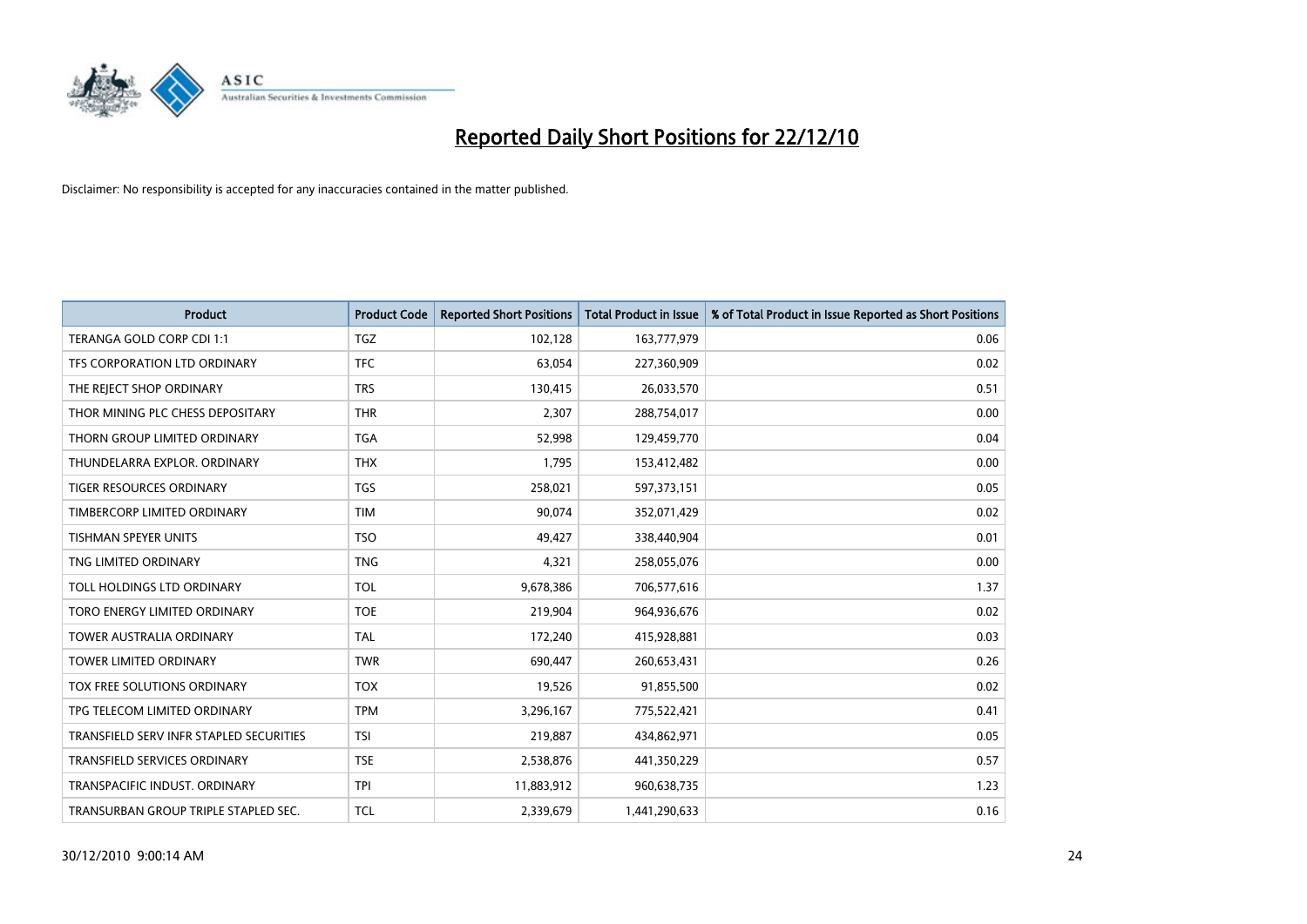

| <b>Product</b>                            | <b>Product Code</b> | <b>Reported Short Positions</b> | <b>Total Product in Issue</b> | % of Total Product in Issue Reported as Short Positions |
|-------------------------------------------|---------------------|---------------------------------|-------------------------------|---------------------------------------------------------|
| TRINITY GROUP STAPLED SECURITIES          | <b>TCQ</b>          | 3,419                           | 231,701,539                   | 0.00                                                    |
| TROY RESOURCES NL ORDINARY                | <b>TRY</b>          | 157,032                         | 87,477,823                    | 0.17                                                    |
| <b>UGL LIMITED ORDINARY</b>               | <b>UGL</b>          | 4,373,401                       | 166,028,705                   | 2.63                                                    |
| UNILIFE CORPORATION CDI US PROHIBITED     | <b>UNS</b>          | 135,487                         | 237,271,806                   | 0.06                                                    |
| UXC LIMITED ORDINARY                      | <b>UXC</b>          | 14,271                          | 305,789,718                   | 0.00                                                    |
| VALAD PROPERTY GROUP STAPLED US PROHIBIT. | <b>VPG</b>          | 3,808,805                       | 115,108,116                   | 3.31                                                    |
| <b>VDM GROUP LIMITED ORDINARY</b>         | <b>VMG</b>          | 11,116                          | 193,127,749                   | 0.01                                                    |
| VENTURE MINERALS ORDINARY                 | <b>VMS</b>          | 6,500                           | 220,943,592                   | 0.00                                                    |
| <b>VILLAGE ROADSHOW LTD ORDINARY</b>      | <b>VRL</b>          | 450                             | 151,668,100                   | 0.00                                                    |
| <b>VIRGIN BLUE HOLDINGS ORDINARY</b>      | <b>VBA</b>          | 8,078,985                       | 2,210,197,600                 | 0.37                                                    |
| VISION GROUP HLDGS ORDINARY               | <b>VGH</b>          | 78,000                          | 72,771,187                    | 0.11                                                    |
| <b>VITA GROUP LTD ORDINARY</b>            | <b>VTG</b>          | 75,190                          | 142,499,800                   | 0.05                                                    |
| VITERRA INC CDI 1:1                       | <b>VTA</b>          | 4,177                           | 68,629,939                    | 0.01                                                    |
| <b>WAREHOUSE GROUP ORDINARY</b>           | <b>WHS</b>          | 76,160                          | 311,195,868                   | 0.02                                                    |
| <b>WATPAC LIMITED ORDINARY</b>            | <b>WTP</b>          | 68,523                          | 183,341,382                   | 0.03                                                    |
| <b>WDS LIMITED ORDINARY</b>               | <b>WDS</b>          | 41,255                          | 143,107,458                   | 0.03                                                    |
| WEBIET LIMITED ORDINARY                   | <b>WEB</b>          | 99,283                          | 77,661,278                    | 0.14                                                    |
| <b>WESFARMERS LIMITED ORDINARY</b>        | <b>WES</b>          | 20,269,303                      | 1,005,182,279                 | 1.98                                                    |
| WESFARMERS LIMITED PARTIALLY PROTECTED    | <b>WESN</b>         | 1,264,732                       | 151,889,883                   | 0.81                                                    |
| WEST AUSTRALIAN NEWS ORDINARY             | <b>WAN</b>          | 8,562,388                       | 219,668,970                   | 3.91                                                    |